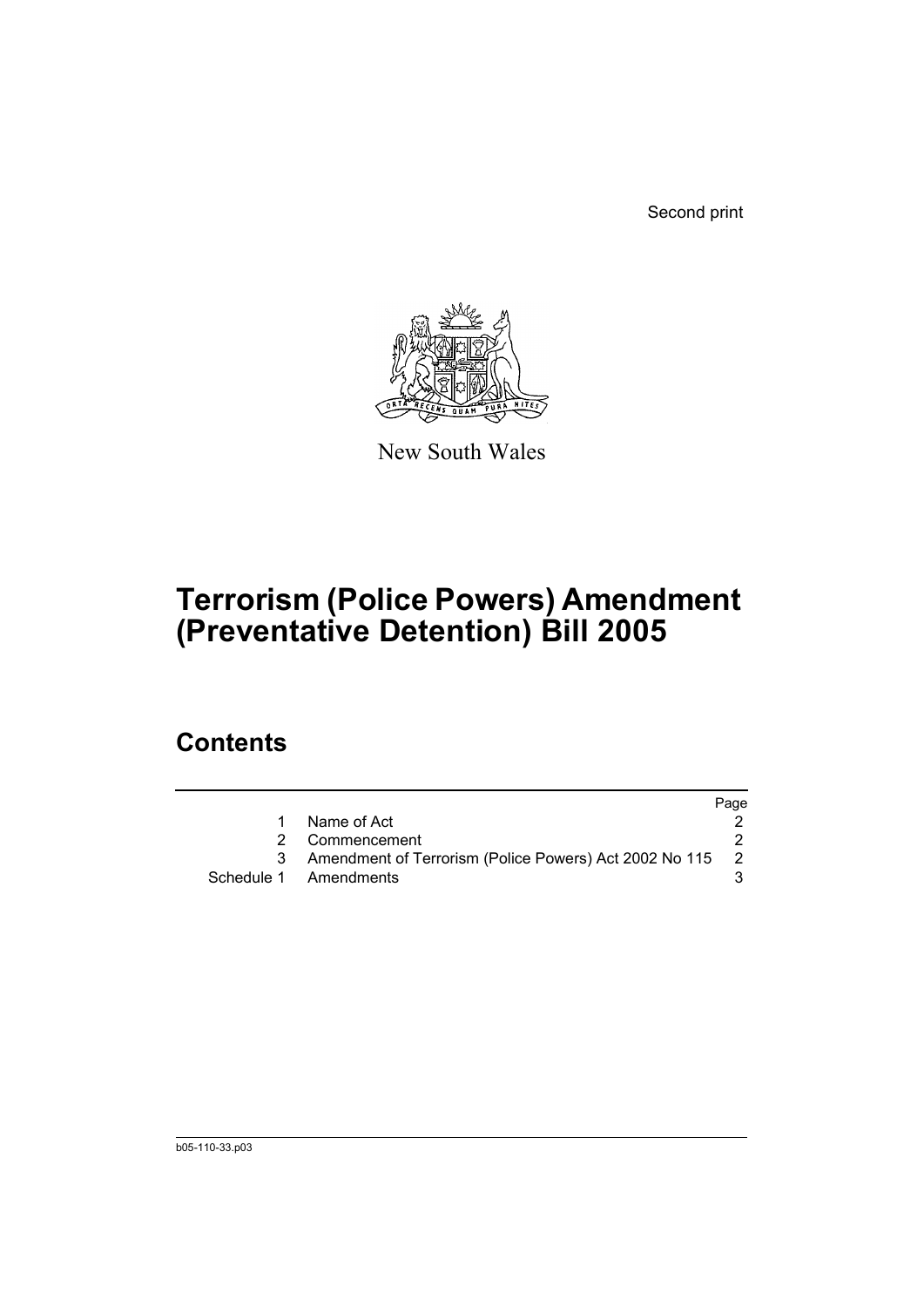Contents

Page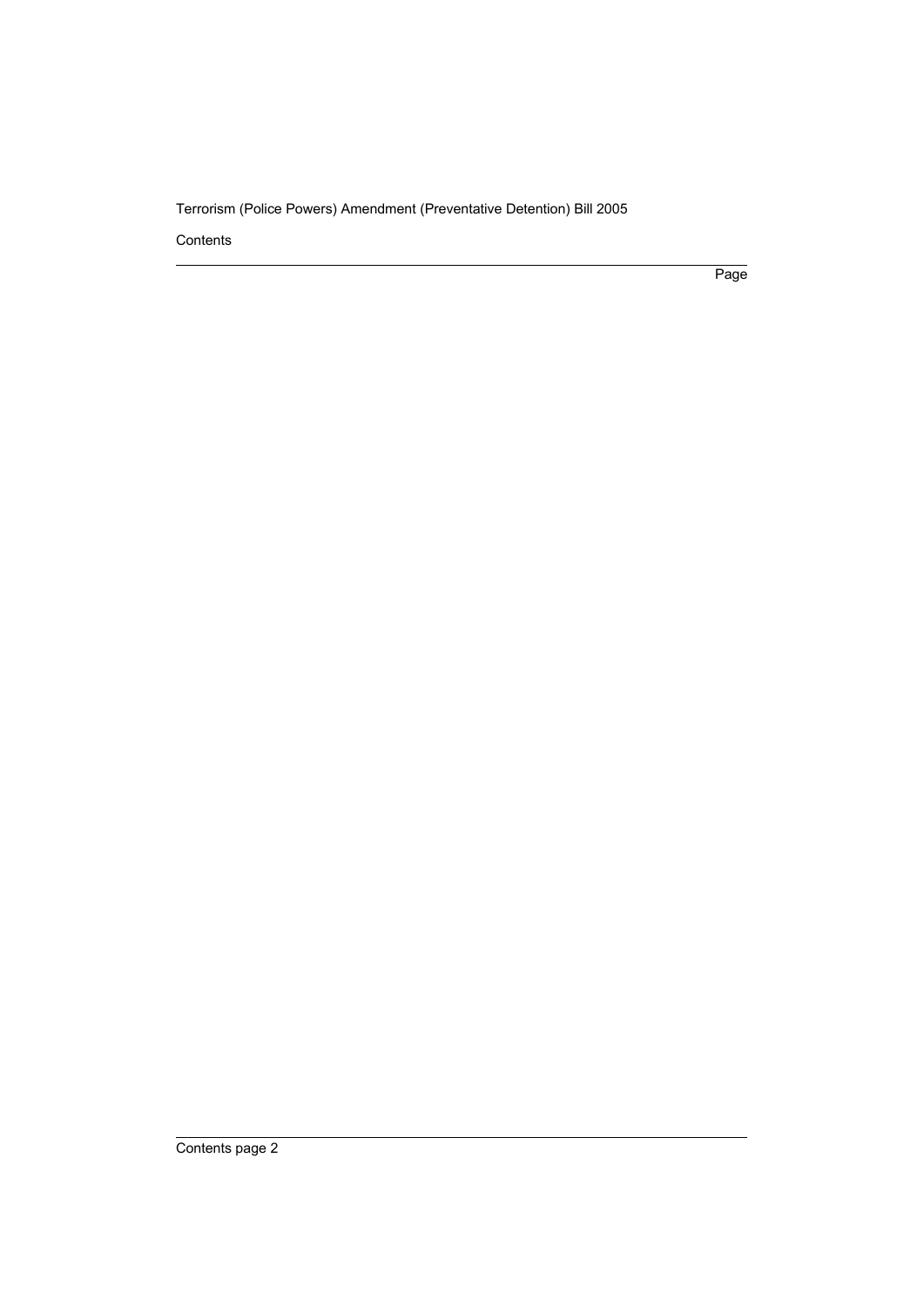*This PUBLIC BILL, originated in the LEGISLATIVE ASSEMBLY and, having this day passed, is now ready for presentation to the LEGISLATIVE COUNCIL for its concurrence.*

> *Clerk of the Legislative Assembly. Legislative Assembly,*



New South Wales

# **Terrorism (Police Powers) Amendment (Preventative Detention) Bill 2005**

Act No , 2005

An Act to amend the *Terrorism (Police Powers) Act 2002* to authorise preventative detention in connection with terrorist acts; and for other purposes.

*EXAMINED*

*Chairman of Committees*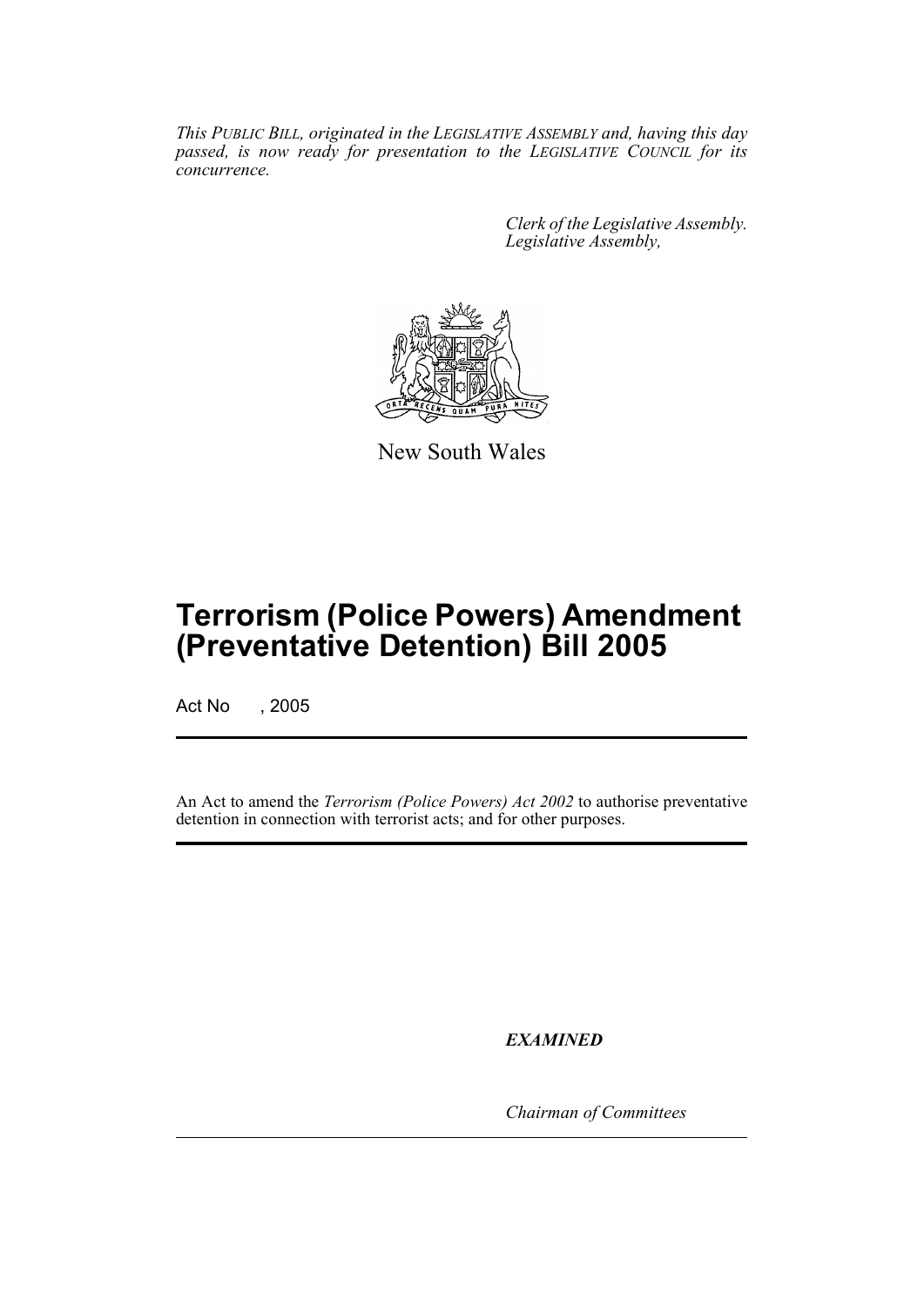<span id="page-3-2"></span><span id="page-3-1"></span><span id="page-3-0"></span>

|   | The Legislature of New South Wales enacts:                                                |                     |
|---|-------------------------------------------------------------------------------------------|---------------------|
|   | Name of Act                                                                               | $\overline{2}$      |
|   | This Act is the Terrorism (Police Powers) Amendment (Preventative<br>Detention) Act 2005. | 3<br>$\overline{4}$ |
| 2 | <b>Commencement</b>                                                                       | 5                   |
|   | This Act commences on a day or days to be appointed by proclamation.                      | 6                   |
| 3 | Amendment of Terrorism (Police Powers) Act 2002 No 115                                    | 7                   |
|   | The Terrorism (Police Powers) Act 2002 is amended as set out in<br>Schedule 1.            | 8<br>9              |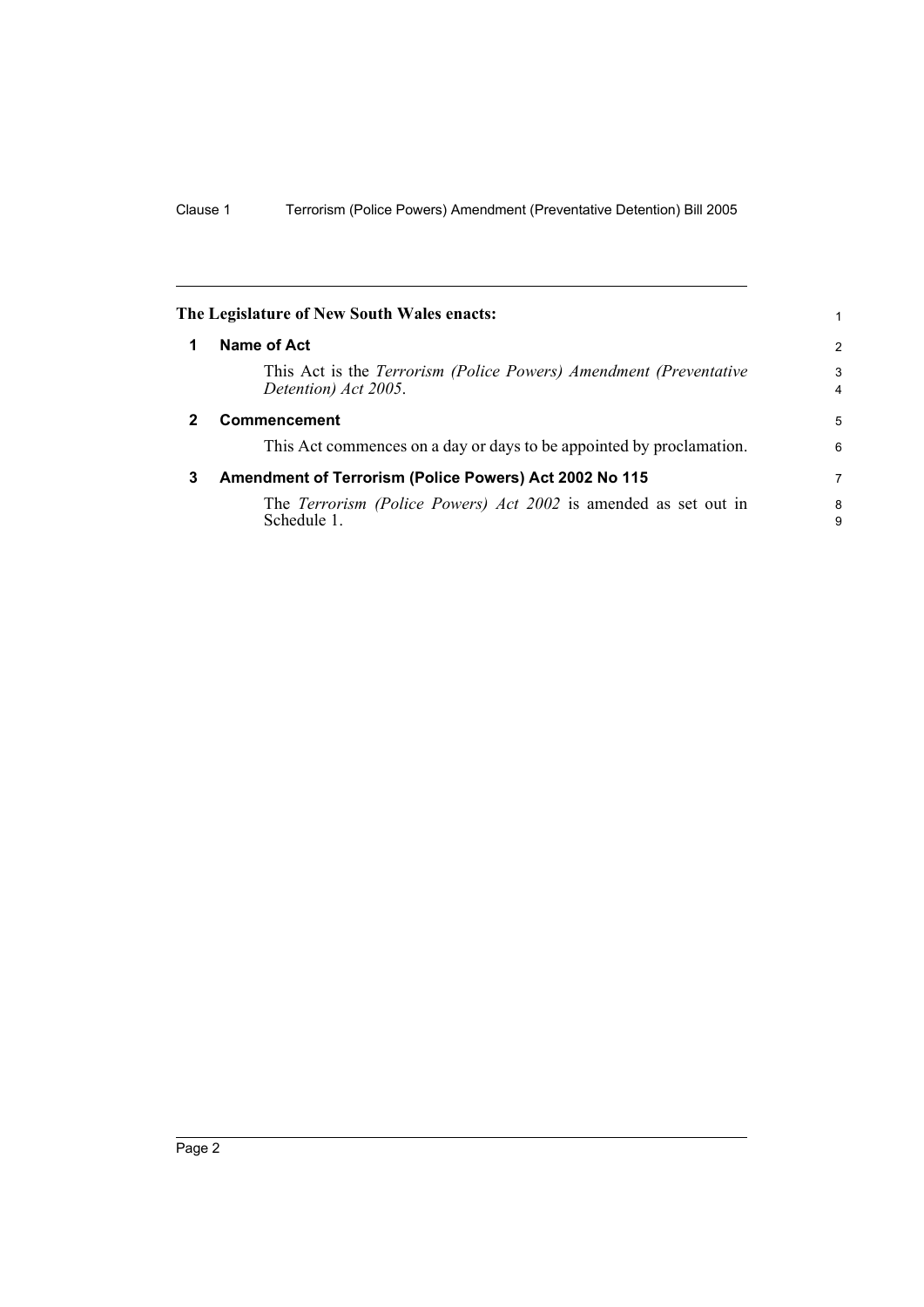Amendments Schedule 1

<span id="page-4-0"></span>

|     | <b>Schedule 1</b> |                      |     | <b>Amendments</b>                                                                                                                                                                                                                                                 | $\mathbf{1}$         |
|-----|-------------------|----------------------|-----|-------------------------------------------------------------------------------------------------------------------------------------------------------------------------------------------------------------------------------------------------------------------|----------------------|
|     |                   |                      |     | (Section 3)                                                                                                                                                                                                                                                       | 2                    |
| [1] | Part 2A           |                      |     |                                                                                                                                                                                                                                                                   | 3                    |
|     |                   | Insert after Part 2: |     |                                                                                                                                                                                                                                                                   | 4                    |
|     |                   |                      |     | <b>Part 2A Preventative detention orders</b>                                                                                                                                                                                                                      | 5                    |
|     |                   | <b>Division 1</b>    |     | <b>Preliminary</b>                                                                                                                                                                                                                                                | 6                    |
|     | 26A               | <b>Object</b>        |     |                                                                                                                                                                                                                                                                   | $\overline{7}$       |
|     |                   |                      |     | The object of this Part is to allow a person to be taken into<br>custody and detained for a short period of time in order to:                                                                                                                                     | 8<br>9               |
|     |                   |                      | (a) | prevent an imminent terrorist act, or                                                                                                                                                                                                                             | 10                   |
|     |                   |                      | (b) | preserve evidence of, or relating to, a recent terrorist act.                                                                                                                                                                                                     | 11                   |
|     |                   |                      |     | Note. Section 26ZK provides that, while a person is being detained<br>under a preventative detention order, the person may only be<br>questioned for very limited purposes.                                                                                       | 12<br>13<br>14       |
|     | 26B               |                      |     | <b>Definitions: Part 2A</b>                                                                                                                                                                                                                                       | 15                   |
|     |                   |                      |     | In this Part:                                                                                                                                                                                                                                                     | 16                   |
|     |                   |                      |     | <i>corresponding law means:</i>                                                                                                                                                                                                                                   | 17                   |
|     |                   |                      | (a) | Division 105 of the <i>Criminal Code</i> of the Commonwealth<br>and the regulations and other instruments made under that<br>Division, as in force from time to time, or                                                                                          | 18<br>19<br>20       |
|     |                   |                      | (b) | a law of another State or a Territory that provides for<br>preventative detention of persons in relation to terrorist<br>acts (including any law of another State or a Territory that<br>is declared by the regulations to be a corresponding law).               | 21<br>22<br>23<br>24 |
|     |                   |                      |     | <i>interim preventative detention order or interim order means an</i><br>interim preventative detention order made by the Supreme Court<br>under section 26H pending the hearing and final determination of<br>an application for a preventative detention order. | 25<br>26<br>27<br>28 |
|     |                   |                      |     | <i>lawyer</i> means an Australian lawyer.                                                                                                                                                                                                                         | 29                   |
|     |                   |                      |     | <i>preventative detention order</i> means a preventative detention<br>order made by the Supreme Court under section 26I, and (unless<br>expressly otherwise provided) includes an interim preventative<br>detention order.                                        | 30<br>31<br>32<br>33 |
|     |                   |                      |     | <i>prohibited contact order</i> means an order made by the Supreme<br>Court under section 26N.                                                                                                                                                                    | 34<br>35             |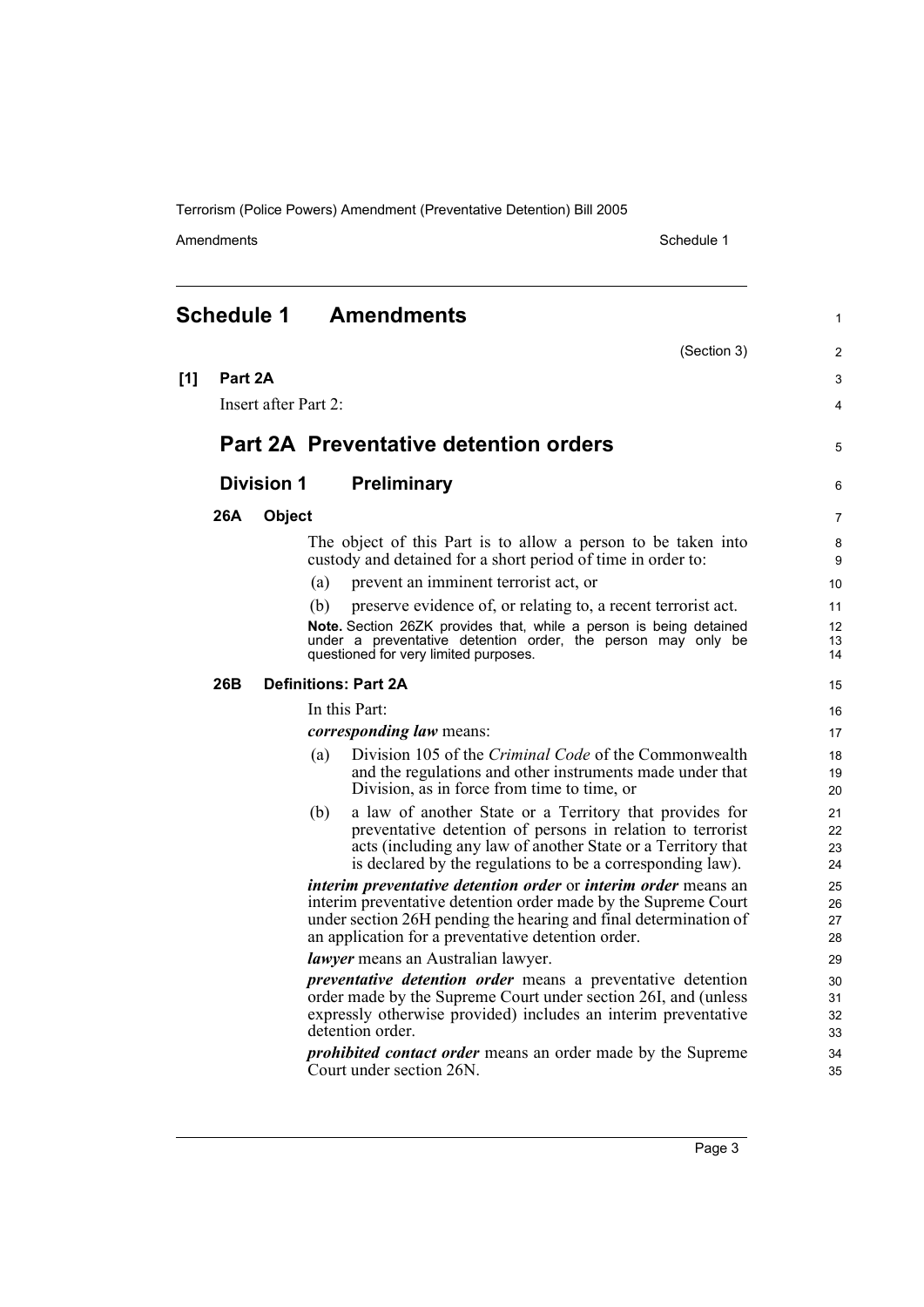| 26C | orders            |     |                  | Senior police officer with functions under preventative detention                                                                                                                                               | 1<br>$\overline{2}$  |
|-----|-------------------|-----|------------------|-----------------------------------------------------------------------------------------------------------------------------------------------------------------------------------------------------------------|----------------------|
|     |                   | If: |                  |                                                                                                                                                                                                                 | 3                    |
|     |                   | (a) |                  | a number of police officers are detaining, or involved in<br>the detention of, a person under a preventative detention<br>order at a particular time, and                                                       | 4<br>5<br>6          |
|     |                   | (b) |                  | a function (other than a power) is expressed in this Part to<br>be imposed on a police officer detaining the person,                                                                                            | $\overline{7}$<br>8  |
|     |                   |     | police officers. | the function is imposed at that time on the most senior of those                                                                                                                                                | 9<br>10              |
|     | <b>Division 2</b> |     |                  | <b>Preventative detention orders</b>                                                                                                                                                                            | 11                   |
| 26D |                   |     |                  | When preventative detention orders may be made                                                                                                                                                                  | 12                   |
|     | (1)               |     |                  | <b>Preventing terrorist acts occurring</b>                                                                                                                                                                      | 13                   |
|     |                   |     |                  | A preventative detention order may be made against a person if:                                                                                                                                                 | 14                   |
|     |                   | (a) |                  | there are reasonable grounds to suspect that the person:                                                                                                                                                        | 15                   |
|     |                   |     | (i)              | will engage in a terrorist act, or                                                                                                                                                                              | 16                   |
|     |                   |     | (ii)             | possesses a thing that is connected with the<br>preparation for, or the engagement of a person in, a<br>terrorist act, or                                                                                       | 17<br>18<br>19       |
|     |                   |     | (iii)            | has done an act in preparation for, or planning, a<br>terrorist act, and                                                                                                                                        | 20<br>21             |
|     |                   | (b) |                  | making the order would substantially assist in preventing a<br>terrorist act occurring, and                                                                                                                     | 22<br>23             |
|     |                   | (c) |                  | detaining the person for the period for which the person is<br>to be detained under the order is reasonably necessary for<br>the purpose of substantially assisting in preventing a<br>terrorist act occurring. | 24<br>25<br>26<br>27 |
|     |                   |     |                  | Any such terrorist act must be imminent and, in any event, be<br>expected to occur at some time in the next 14 days.                                                                                            | 28<br>29             |
|     | (2)               |     |                  | Preserving evidence of terrorist acts that have occurred                                                                                                                                                        | 30                   |
|     |                   | if: |                  | A preventative detention order may also be made against a person                                                                                                                                                | 31<br>32             |
|     |                   | (a) |                  | a terrorist act has occurred within the last 28 days, and                                                                                                                                                       | 33                   |
|     |                   | (b) |                  | it is necessary to detain the person to preserve evidence in<br>New South Wales or elsewhere of, or relating to, the<br>terrorist act, and                                                                      | 34<br>35<br>36       |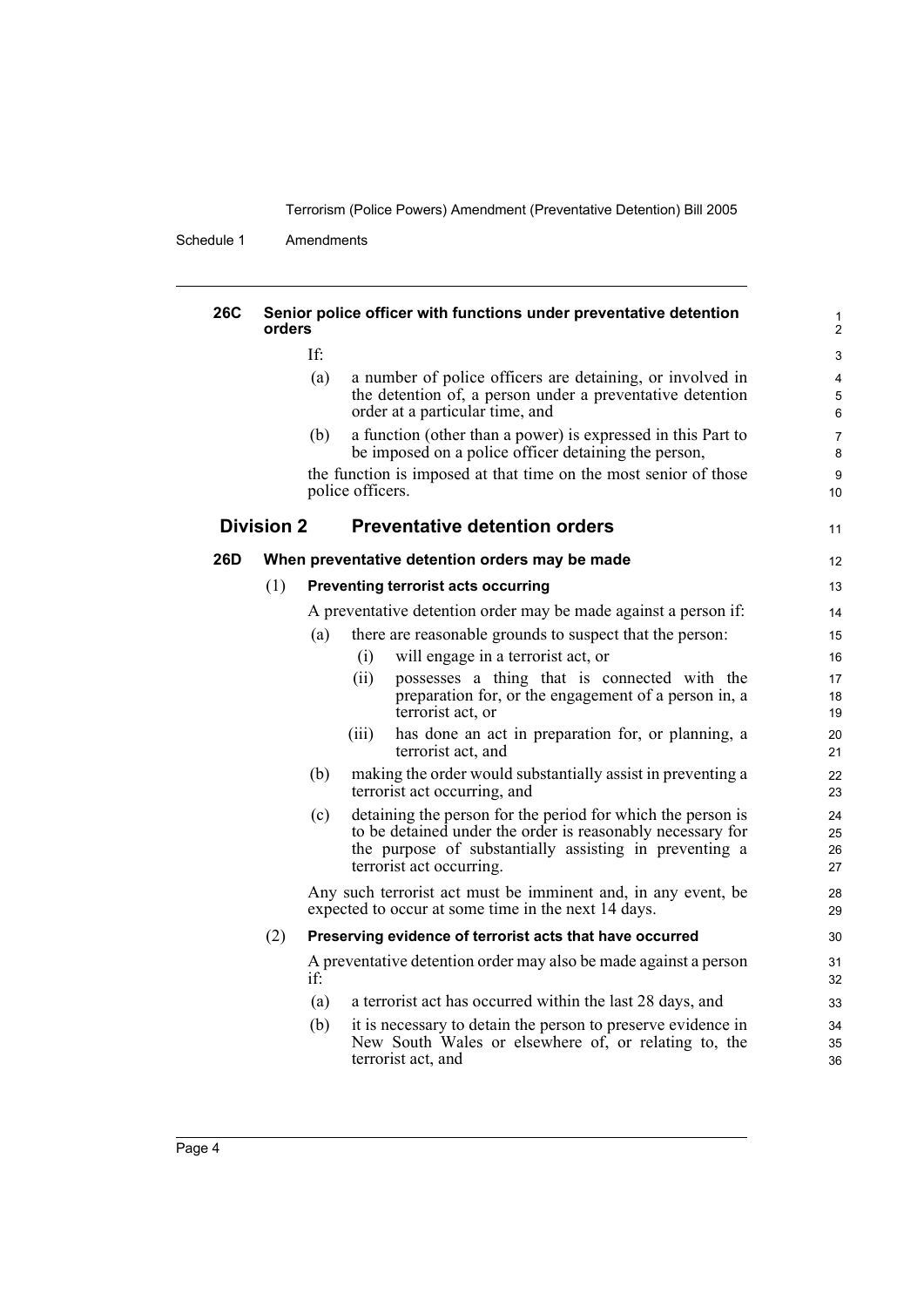Amendments Schedule 1

|            |     | (c)<br>detaining the person for the period for which the person is<br>to be detained under the order is reasonably necessary for<br>the purpose of preserving any such evidence.<br>Note. As a consequence of the operation of section 4A, it does not<br>matter whether the location of the terrorist act is in New South Wales or<br>elsewhere. | $\mathbf{1}$<br>2<br>3<br>4<br>$\mathbf 5$<br>6 |
|------------|-----|---------------------------------------------------------------------------------------------------------------------------------------------------------------------------------------------------------------------------------------------------------------------------------------------------------------------------------------------------|-------------------------------------------------|
| <b>26E</b> |     | No preventative detention order in relation to person under 16<br>years of age                                                                                                                                                                                                                                                                    | 7<br>8                                          |
|            | (1) | A preventative detention order cannot be applied for, or made, in<br>relation to a person who is under 16 years of age.                                                                                                                                                                                                                           | 9<br>10                                         |
|            | (2) | If:                                                                                                                                                                                                                                                                                                                                               | 11                                              |
|            |     | (a)<br>a person is being detained under a preventative detention<br>order (or a purported such order), and                                                                                                                                                                                                                                        | 12<br>13                                        |
|            |     | the police officer who is detaining the person is satisfied on<br>(b)<br>reasonable grounds that the person is under 16 years of<br>age,                                                                                                                                                                                                          | 14<br>15<br>16                                  |
|            |     | the police officer must release the person, as soon as practicable,<br>from detention under the order.                                                                                                                                                                                                                                            | 17<br>18                                        |
| 26F        |     | Who may apply for preventative detention orders                                                                                                                                                                                                                                                                                                   | 19                                              |
|            | (1) | A police officer may apply for a preventative detention order in<br>relation to a person, but only if:                                                                                                                                                                                                                                            | 20<br>21                                        |
|            |     | the police officer is satisfied of the requirements under<br>(a)<br>section 26D for making the order, and                                                                                                                                                                                                                                         | 22<br>23                                        |
|            |     | the police officer has obtained approval to make the<br>(b)<br>application from:                                                                                                                                                                                                                                                                  | 24<br>25                                        |
|            |     | (i)<br>the Commissioner of Police, or                                                                                                                                                                                                                                                                                                             | 26                                              |
|            |     | (ii)<br>a Deputy Commissioner of Police, or                                                                                                                                                                                                                                                                                                       | 27                                              |
|            |     | (iii)<br>an Assistant Commissioner of Police responsible for<br>counter-terrorism operations.                                                                                                                                                                                                                                                     | 28<br>29                                        |
|            | (2) | The function of giving approval to the making of an application<br>for an order cannot be delegated, but may be exercised by a police<br>officer acting in a position referred to in subsection $(1)$ (b).                                                                                                                                        | 30<br>31<br>32                                  |
| 26G        |     | Applications for preventative detention orders                                                                                                                                                                                                                                                                                                    | 33                                              |
|            | (1) | An application for a preventative detention order must:                                                                                                                                                                                                                                                                                           | 34                                              |
|            |     | subject to subsection $(2)$ , be in writing and sworn, and<br>(a)                                                                                                                                                                                                                                                                                 | 35                                              |
|            |     | set out the facts and other grounds on which the police<br>(b)<br>officer considers the order should be made, and                                                                                                                                                                                                                                 | 36<br>37                                        |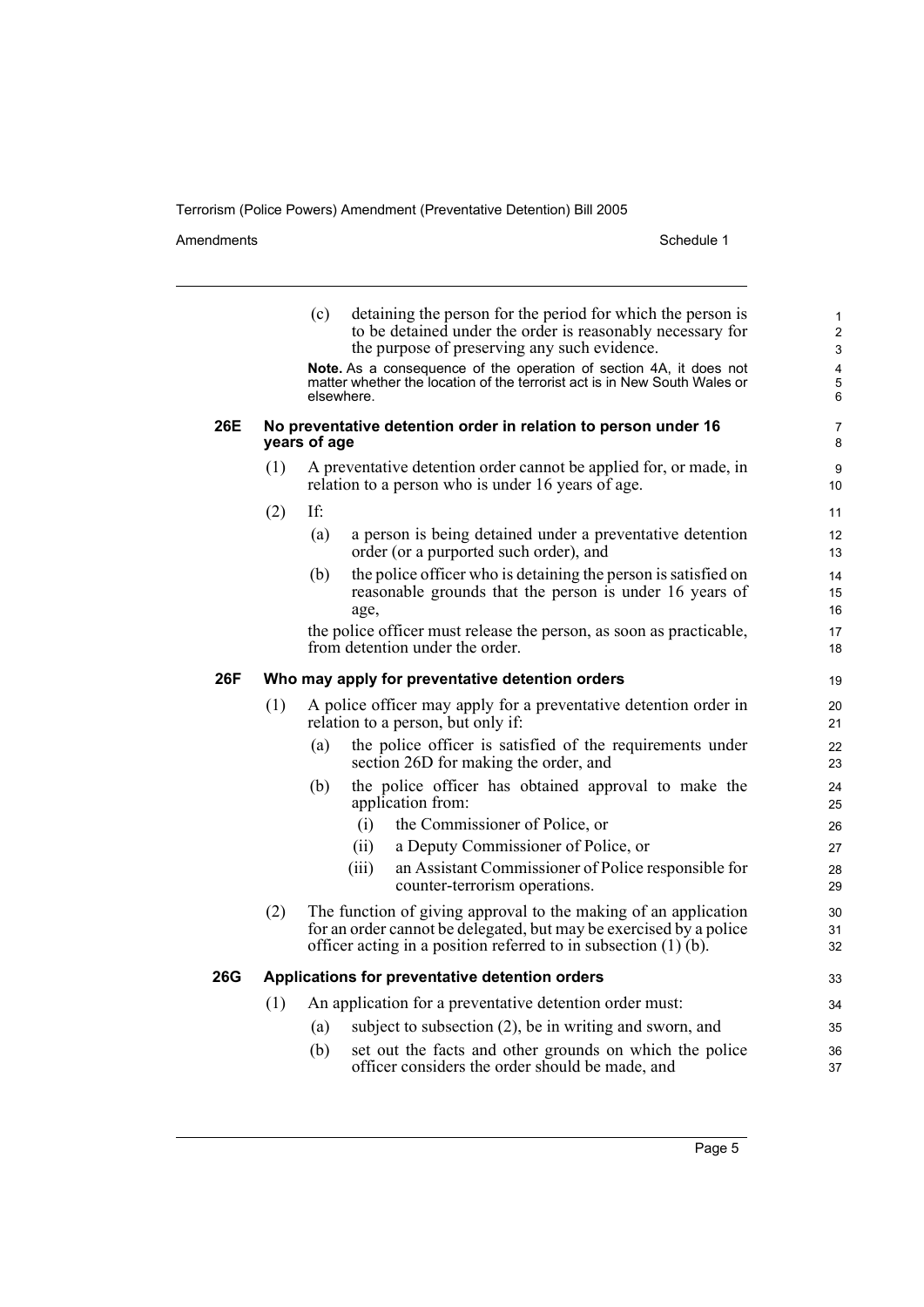|     | (c) | specify the period for which the person is to be detained<br>under the order and set out the facts and other grounds on<br>which the police officer considers that the person should<br>be detained for that period, and                                                                                | 1<br>$\overline{c}$<br>3<br>4 |
|-----|-----|---------------------------------------------------------------------------------------------------------------------------------------------------------------------------------------------------------------------------------------------------------------------------------------------------------|-------------------------------|
|     | (d) | set out the information (if any) that the applicant has about<br>the person's age, and                                                                                                                                                                                                                  | 5<br>6                        |
|     | (e) | set out the following:                                                                                                                                                                                                                                                                                  | $\overline{7}$                |
|     |     | the outcomes and particulars of all previous<br>(i)<br>applications for preventative detention orders made<br>in relation to the person,                                                                                                                                                                | 8<br>9<br>10                  |
|     |     | the information (if any) that the applicant has about<br>(ii)<br>any periods for which the person has been detained<br>under an order made under a corresponding law,                                                                                                                                   | 11<br>12<br>13                |
|     |     | the information (if any) that the applicant has about<br>(iii)<br>any control order (including any interim control<br>order) made in relation to the person under Division<br>104 of the <i>Criminal Code</i> of the Commonwealth.                                                                      | 14<br>15<br>16<br>17          |
|     |     | The application must also fully disclose all relevant matters of<br>which the applicant is aware, both favourable and adverse to the<br>making of the order.                                                                                                                                            | 18<br>19<br>20                |
| (2) |     | An application for a preventative detention order that is required<br>urgently may be made by telephone, fax, email or other electronic<br>communication. In that case:                                                                                                                                 | 21<br>22<br>23                |
|     | (a) | the Supreme Court may make an interim preventative<br>detention order if satisfied it is not practicable for the<br>applicant to appear before the Court to make the<br>application, and                                                                                                                | 24<br>25<br>26<br>27          |
|     | (b) | the terms of the interim order and related directions and<br>other matters may be transmitted to the applicant by<br>telephone, fax, email or other electronic communication,<br>and                                                                                                                    | 28<br>29<br>30<br>31          |
|     | (c) | a written record relating to the application and interim<br>order is to be made as soon as practicable by or at the<br>direction of the Court.                                                                                                                                                          | 32<br>33<br>34                |
| (3) |     | The Supreme Court may refuse to make a preventative detention<br>order unless the police officer applying for the order gives the<br>Court any further information that the Court requests concerning<br>the facts and other grounds on which the police officer considers<br>the order should be made. | 35<br>36<br>37<br>38<br>39    |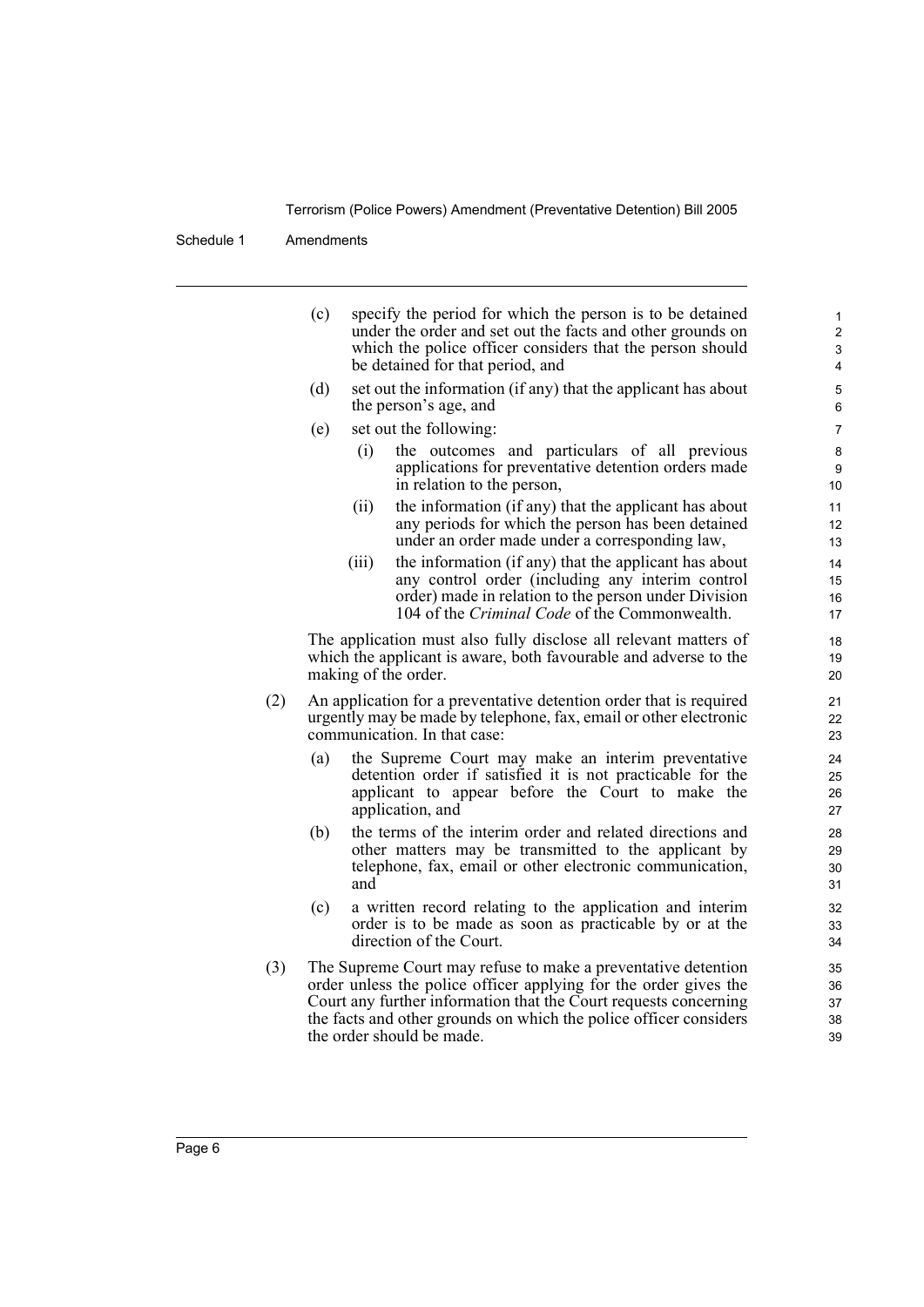Amendments Schedule 1

| 26H        |         | Supreme Court may make interim preventative detention order                                                                                                                                                                                                                                             | $\mathbf{1}$               |
|------------|---------|---------------------------------------------------------------------------------------------------------------------------------------------------------------------------------------------------------------------------------------------------------------------------------------------------------|----------------------------|
|            | (1)     | The Supreme Court may, pending the hearing and final<br>determination of an application for a preventative detention<br>order, make an interim preventative detention order.                                                                                                                            | 2<br>3<br>4                |
|            | (2)     | The Supreme Court is to make an interim order if:                                                                                                                                                                                                                                                       | 5                          |
|            |         | the application and any further information supplied by the<br>(a)<br>applicant satisfy the requirements under section 26D for<br>making the order, and                                                                                                                                                 | 6<br>$\overline{7}$<br>8   |
|            |         | the Court cannot proceed immediately to the hearing and<br>(b)<br>determination of the application.                                                                                                                                                                                                     | 9<br>10                    |
|            | (3)     | The interim order may be made in the absence of, and without<br>notice to, the person in relation to whom the order is to be made<br>(or his or her representative).                                                                                                                                    | 11<br>12<br>13             |
|            | (4)     | If the Supreme Court makes an interim order it must:                                                                                                                                                                                                                                                    | 14                         |
|            |         | fix the date on which, and the time at which, the hearing of<br>(a)<br>the application is to be resumed, and                                                                                                                                                                                            | 15<br>16                   |
|            |         | give directions for notice to be given to the person subject<br>(b)<br>to detention under the interim order (or his or her<br>representative) of the date and time fixed for the resumed<br>hearing.                                                                                                    | 17<br>18<br>19<br>20       |
|            | (5)     | The Supreme Court may further adjourn the resumed hearing and<br>continue the interim order in force until the adjourned hearing.<br>Note. Section 26L prevents an interim order remaining in force for more<br>than 48 hours after the person was first taken into custody under the<br>interim order. | 21<br>22<br>23<br>24<br>25 |
| <b>261</b> | hearing | Supreme Court may make preventative detention order after                                                                                                                                                                                                                                               | 26<br>27                   |
|            | (1)     | After hearing an application for a preventative detention order,<br>the Supreme Court is to:                                                                                                                                                                                                            | 28<br>29                   |
|            |         | grant the application and make a preventative detention<br>(a)<br>order, or                                                                                                                                                                                                                             | 30<br>31                   |
|            |         | refuse the application.<br>(b)                                                                                                                                                                                                                                                                          | 32                         |
|            | (2)     | The Supreme Court may make a preventative detention order<br>only if satisfied of the requirements under section 26D for<br>making the order.                                                                                                                                                           | 33<br>34<br>35             |
|            | (3)     | The following persons may adduce evidence (including by<br>calling witnesses or producing material), or make submissions, to                                                                                                                                                                            | 36<br>37                   |

the Supreme Court in connection with the hearing of an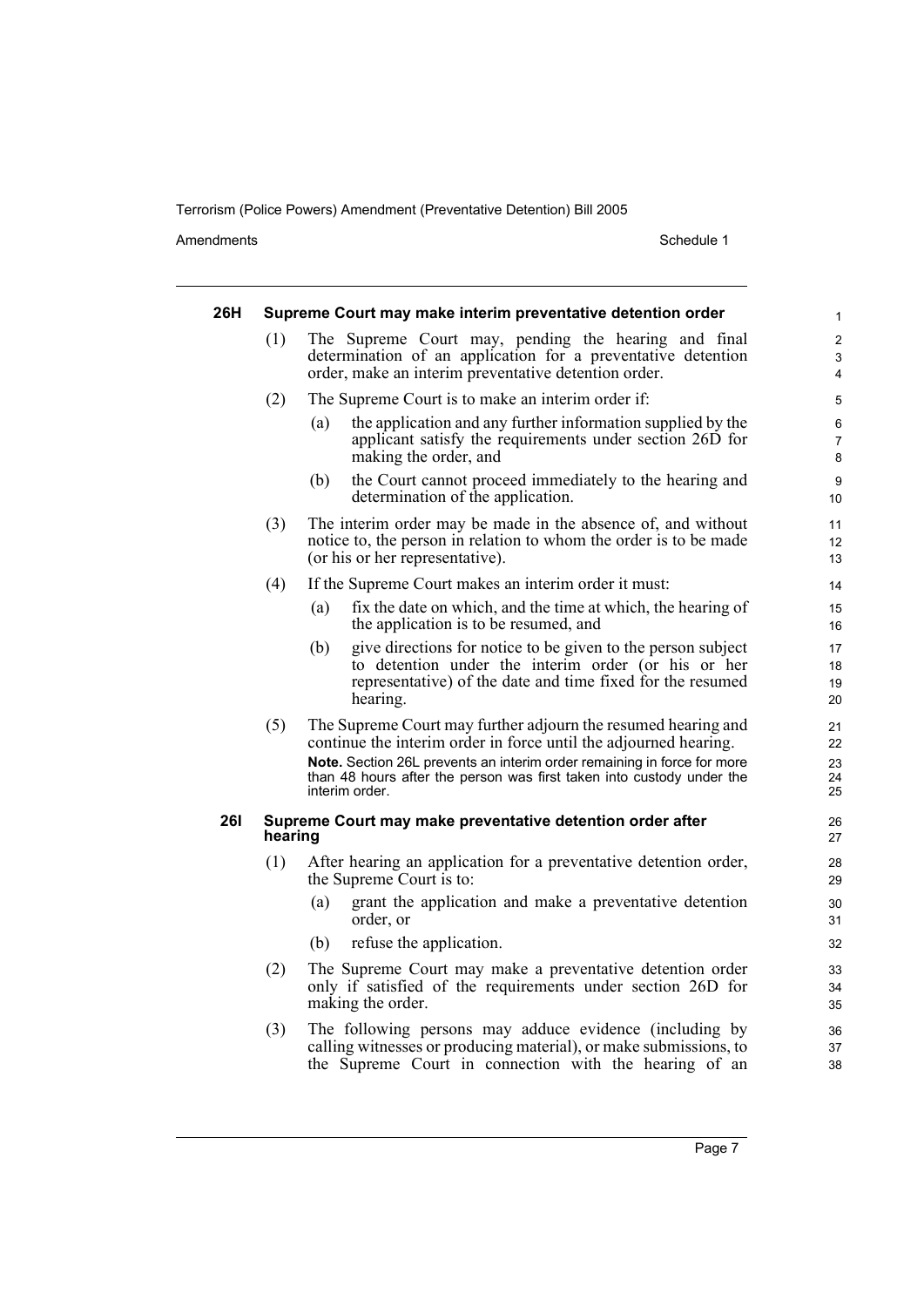Schedule 1 Amendments

application for a preventative detention order (other than an interim order):

- (a) the applicant for the order or any other police officer,
- (b) the person in relation to whom the order is to be made,
- (c) one or more representatives of the applicant or person.
- (4) Subsection (3) does not otherwise limit the power of the Supreme Court to control proceedings in relation to the application for the order.
- (5) The Supreme Court may determine the application in the absence of the person in relation to whom the order is to be made (or his or her representative) if satisfied that the person was properly notified of the proceedings.

#### **26J Terms of preventative detention orders**

A preventative detention order must set out:

- (a) the name of the person authorised to be detained under the order, and
- (b) the period for which the person is authorised to be detained (not exceeding the period provided by this Part), and
- (c) the date on which, and the time at which, the order is made, and
- (d) the date and time after which the person may not be taken into custody under the order (not exceeding 48 hours after the order is made).

#### **26K Maximum period of detention and multiple preventative detention orders**

(1) In this section:

*related order*, in relation to a person, means an interim preventative detention order, another preventative detention order or an order under a corresponding law that is made against the person.

(2) The maximum period for which a person may be detained under a preventative detention order (other than an interim order) is 14 days. That maximum period is reduced by any period of actual detention under a related order against the person in relation to the same terrorist act.

**Note.** Under section 26L an interim order expires 48 hours after the person is first taken into custody under the order if the application for the order has not been heard and finally determined by that time.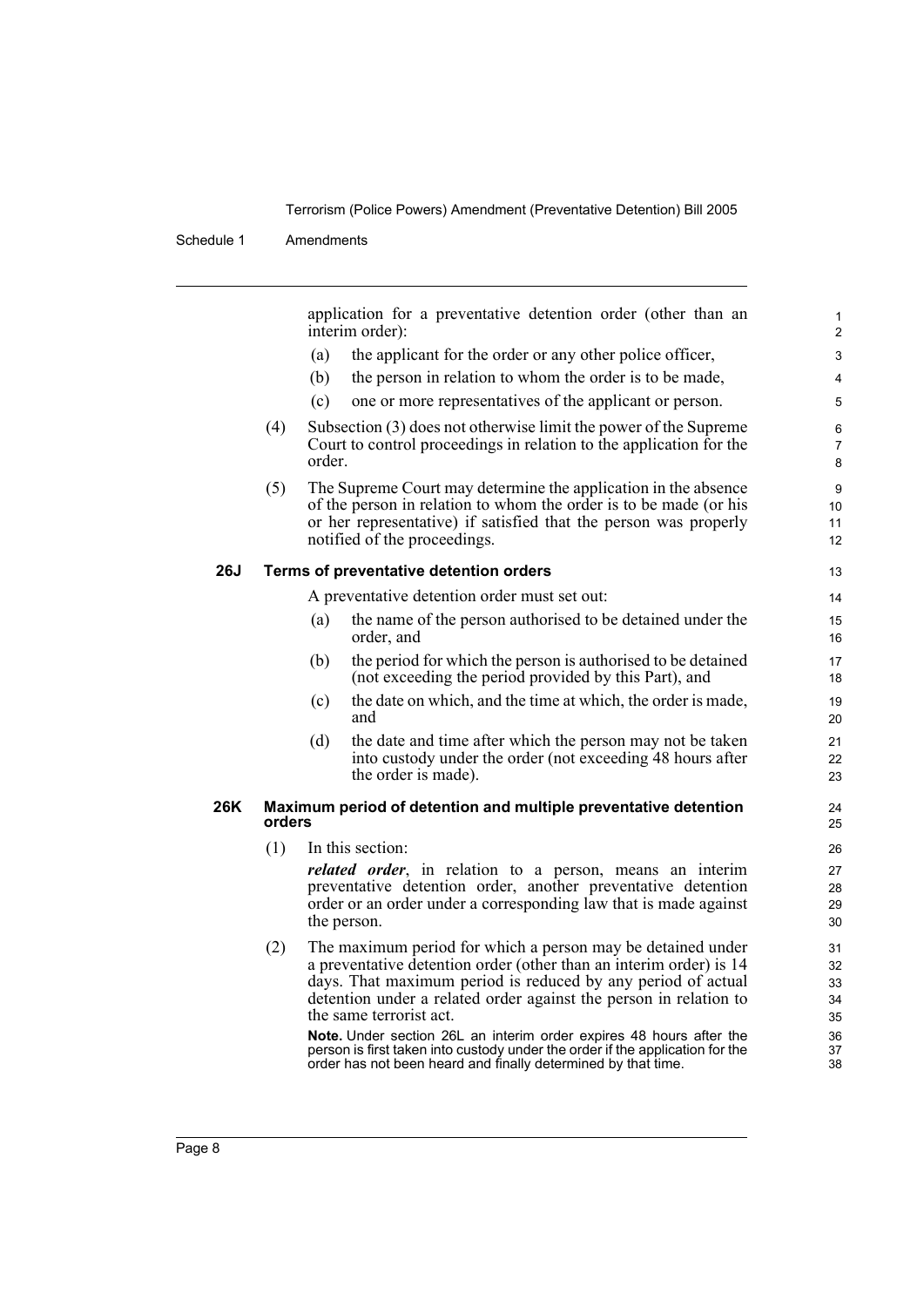Amendments Schedule 1

|     | (3) | Despite subsection $(2)$ , the maximum period for which a person<br>may be detained under a preventative detention order made on<br>the basis of preserving evidence of, or relating to, a terrorist act<br>that has occurred is not to be reduced by any period for which the<br>person is detained under a preventative detention order or related<br>order made on the basis of preventing a terrorist act.            | 1<br>$\overline{c}$<br>3<br>4<br>5<br>6 |
|-----|-----|---------------------------------------------------------------------------------------------------------------------------------------------------------------------------------------------------------------------------------------------------------------------------------------------------------------------------------------------------------------------------------------------------------------------------|-----------------------------------------|
|     | (4) | Subject to subsection $(5)$ , more than one preventative detention<br>order may be made in relation to the same terrorist act (whether<br>or not against the same person).                                                                                                                                                                                                                                                | $\overline{7}$<br>8<br>9                |
|     | (5) | Not more than one interim preventative detention order may be<br>made against the same person in relation to the same terrorist act.<br>This subsection does not prevent:                                                                                                                                                                                                                                                 | 10<br>11<br>12                          |
|     |     | an extension of an interim order under section $26H(5)$ , or<br>(a)                                                                                                                                                                                                                                                                                                                                                       | 13                                      |
|     |     | the making of another interim order following a further<br>(b)<br>application for an order.                                                                                                                                                                                                                                                                                                                               | 14<br>15                                |
|     | (6) | A preventative detention order can be made against a person to<br>take effect on the expiration of detention under a related order<br>against the person.                                                                                                                                                                                                                                                                 | 16<br>17<br>18                          |
|     |     | <b>Note.</b> This Division does not authorise the extension of the period of an<br>order. However, if the initial order does not authorise detention for the<br>maximum period of detention in respect of the same terrorist act that is<br>authorised by this section, further orders may be applied for and made<br>(so long as that maximum period is not exceeded in respect of the total<br>period of those orders). | 19<br>20<br>21<br>22<br>23<br>24        |
|     | (7) | For the purposes of this section:                                                                                                                                                                                                                                                                                                                                                                                         | 25                                      |
|     |     | a terrorist act ceases to be the same terrorist act if there is<br>(a)<br>a change in the date on which the terrorist act is expected<br>to occur, and                                                                                                                                                                                                                                                                    | 26<br>27<br>28                          |
|     |     | (b)<br>a terrorist act that is expected to occur at a particular time<br>does not cease to be the same terrorist act merely because<br>of:                                                                                                                                                                                                                                                                                | 29<br>30<br>31                          |
|     |     | (i)<br>a change in the persons expected to carry out the act<br>at that time, or                                                                                                                                                                                                                                                                                                                                          | 32<br>33                                |
|     |     | a change in how or where the act is expected to be<br>(ii)<br>carried out at that time.                                                                                                                                                                                                                                                                                                                                   | 34<br>35                                |
| 26L |     | Duration of preventative detention order                                                                                                                                                                                                                                                                                                                                                                                  | 36                                      |
|     | (1) | An interim preventative detention order ceases to have effect if<br>the Supreme Court has not heard and determined the application<br>in respect of which the interim order was made within 48 hours<br>after the person was first taken into custody under the interim<br>order.                                                                                                                                         | 37<br>38<br>39<br>40<br>41              |
|     |     |                                                                                                                                                                                                                                                                                                                                                                                                                           |                                         |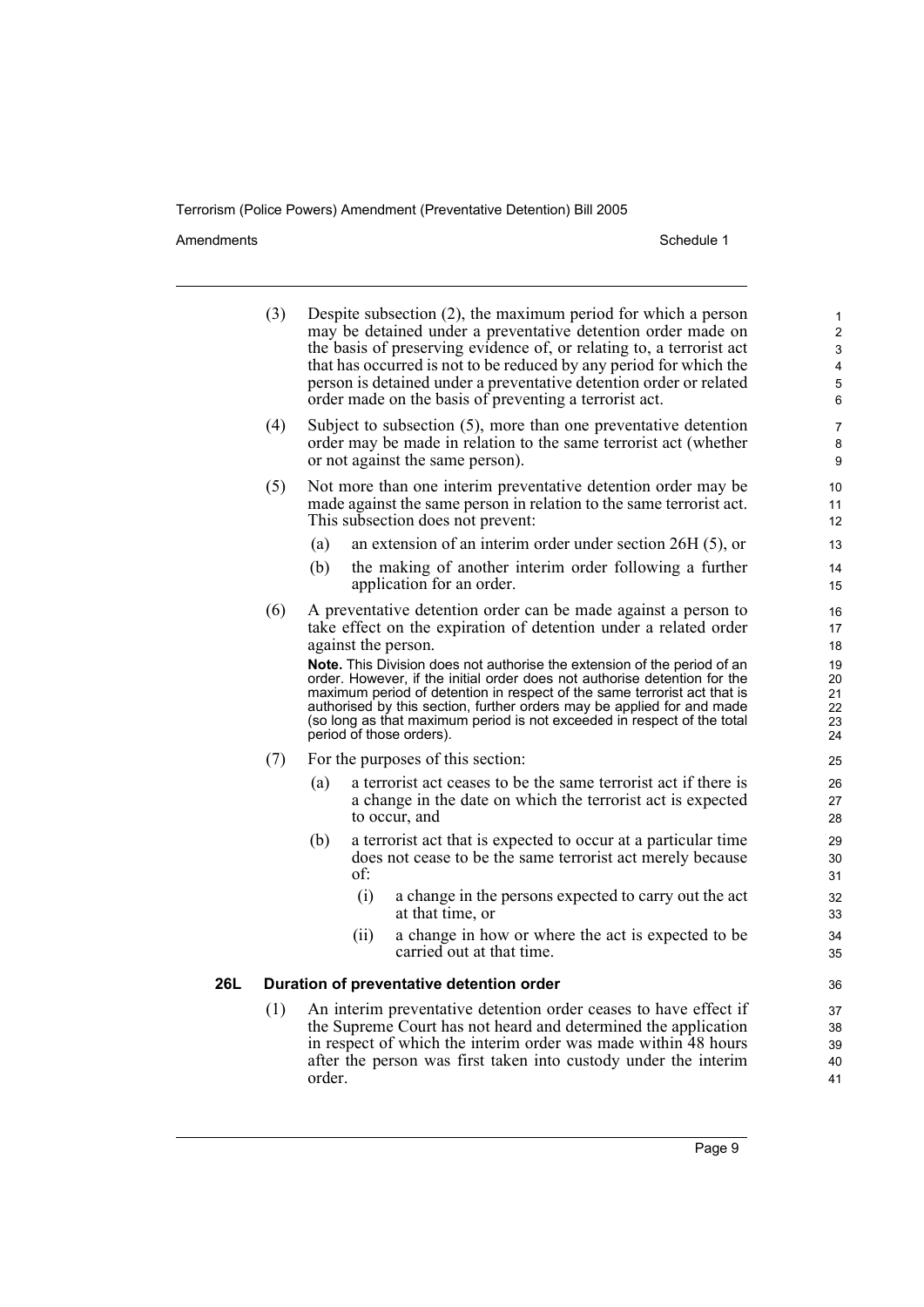#### Schedule 1 Amendments

(2) A preventative detention order (other than an interim order) ceases to have effect on the expiration of the period for which the person may be detained under the order in accordance with this Part.

- (3) A preventative detention order ceases to have effect if the person has not been taken into custody under the order within the time that the order authorises the person to be taken into custody.
- (4) Despite anything to the contrary in this section, a preventative detention order ceases to have effect if it is revoked under section 26M.

#### **26M Revocation of preventative detention orders**

- (1) A preventative detention order may be revoked by the Supreme Court on application made by the person in relation to whom the order was made or on application by a police officer.
- (2) An application for the revocation of a preventative detention order must be made by a police officer detaining the person if the police officer is satisfied that the grounds on which the order was made have ceased to exist.
- (3) An application made by a person in relation to whom a preventative detention order (other than an interim order) was made is to set out information on which the person relies in making the application, being information that was not provided to the Supreme Court when the order was made.
- (4) If the Supreme Court rejects an application for revocation, it may give such directions as it considers appropriate with respect to any further application for revocation of the order. Any such further application is to set out new information on which the person relies in making the further application.

## **26N Prohibited contact orders**

- (1) A police officer who applies to the Supreme Court for a preventative detention order in relation to a person (the *subject*) may also apply for a prohibited contact order under this section in relation to the subject's detention under the preventative detention order.
- (2) If a preventative detention order is in force in relation to the subject, a police officer may apply to the Supreme Court for a prohibited contact order under this section in relation to the subject's detention under the preventative detention order.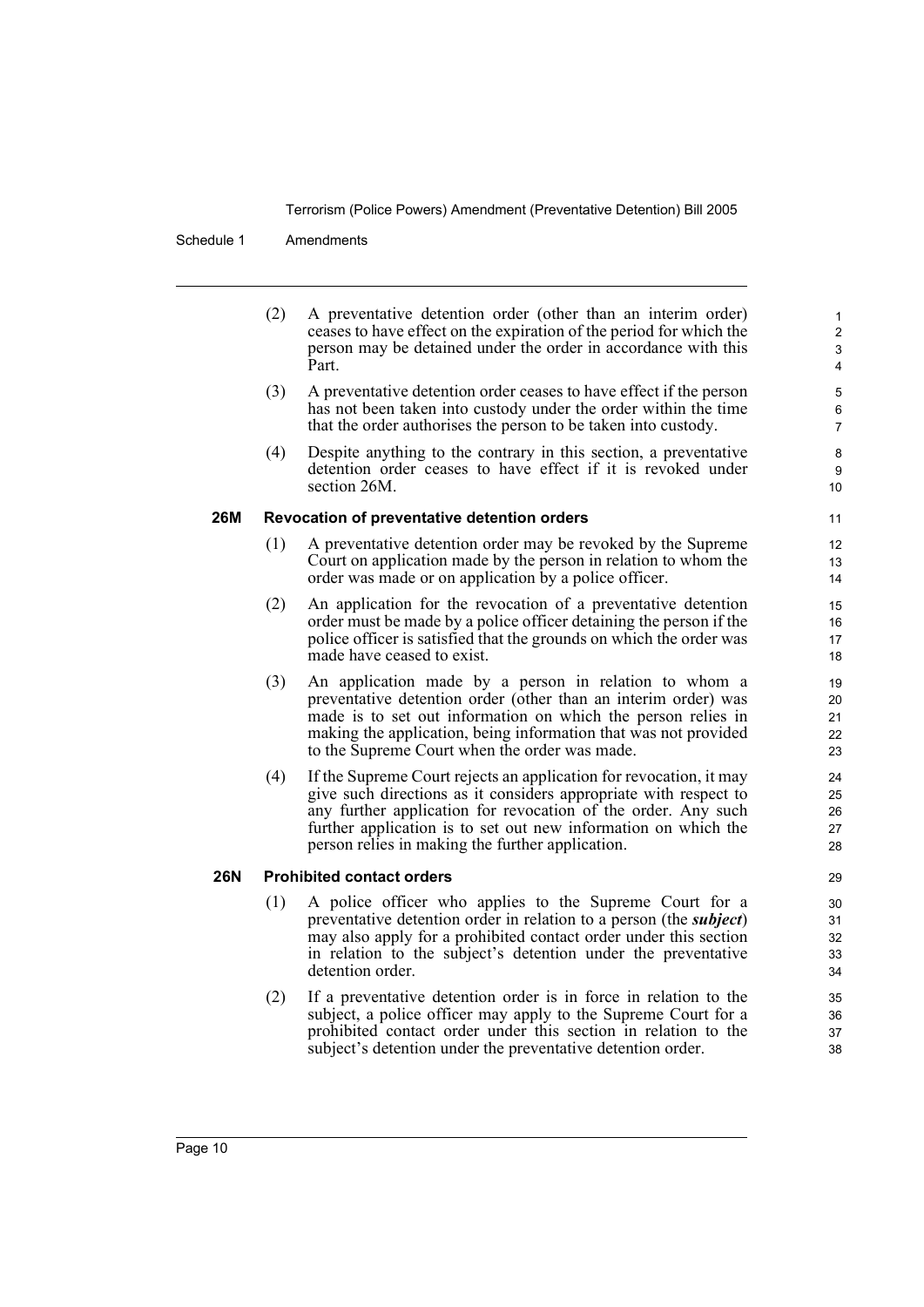Amendments Schedule 1

|            | (3) | The application must be in writing and sworn, and set out:<br>the terms of the order sought, and<br>(a)                                                                                                                                                                                                                                                                                  | $\mathbf{1}$<br>$\overline{2}$           |
|------------|-----|------------------------------------------------------------------------------------------------------------------------------------------------------------------------------------------------------------------------------------------------------------------------------------------------------------------------------------------------------------------------------------------|------------------------------------------|
|            |     | (b)<br>the facts and other grounds on which the police officer<br>considers that the order should be made.                                                                                                                                                                                                                                                                               | 3<br>4                                   |
|            | (4) | If the Supreme Court is satisfied that making a prohibited contact<br>order will assist in achieving the purposes of the preventative<br>detention order, the Court may make a prohibited contact order<br>under this section that the subject is not, while being detained<br>under the preventative detention order, to contact a person<br>specified in the prohibited contact order. | 5<br>6<br>$\overline{7}$<br>8<br>9<br>10 |
|            | (5) | An application for a prohibited contact order that is required<br>urgently may be made by telephone, fax, email or other electronic<br>communication. In that case:                                                                                                                                                                                                                      | 11<br>12<br>13                           |
|            |     | the Supreme Court may make the order if satisfied it is not<br>(a)<br>practicable for the applicant to appear before the Court to<br>make the application, and                                                                                                                                                                                                                           | 14<br>15<br>16                           |
|            |     | the terms of the order may be transmitted to the applicant<br>(b)<br>email<br>telephone, fax,<br>other<br>electronic<br>by<br>or<br>communication, and                                                                                                                                                                                                                                   | 17<br>18<br>19                           |
|            |     | a written record relating to the application and order is to<br>(c)<br>be made as soon as practicable by or at the direction of the<br>Court.                                                                                                                                                                                                                                            | 20<br>21<br>22                           |
|            | (6) | A prohibited contact order may be revoked by the Supreme<br>Court, on application made by the person in relation to whom the<br>relevant preventative detention order relates or on application by<br>a police officer.                                                                                                                                                                  | 23<br>24<br>25<br>26                     |
|            | (7) | An application for the revocation of a prohibited contact order<br>must be made by a police officer detaining the person under the<br>relevant preventative detention order if the police officer is<br>satisfied that the grounds on which the prohibited contact order<br>was made have ceased to exist.                                                                               | 27<br>28<br>29<br>30<br>31               |
| <b>260</b> |     | <b>Rules of evidence</b>                                                                                                                                                                                                                                                                                                                                                                 | 32                                       |
|            | (1) | This section applies to proceedings before the Supreme Court in<br>connection with an application for the making or revocation of a<br>preventative detention order or prohibited contact order.                                                                                                                                                                                         | 33<br>34<br>35                           |
|            | (2) | For the purposes of any such proceedings, the Supreme Court<br>may take into account any evidence or information that the Court<br>considers credible or trustworthy in the circumstances and, in that<br>regard, is not bound by principles or rules governing the<br>admission of evidence.                                                                                            | 36<br>37<br>38<br>39<br>40               |
|            |     |                                                                                                                                                                                                                                                                                                                                                                                          |                                          |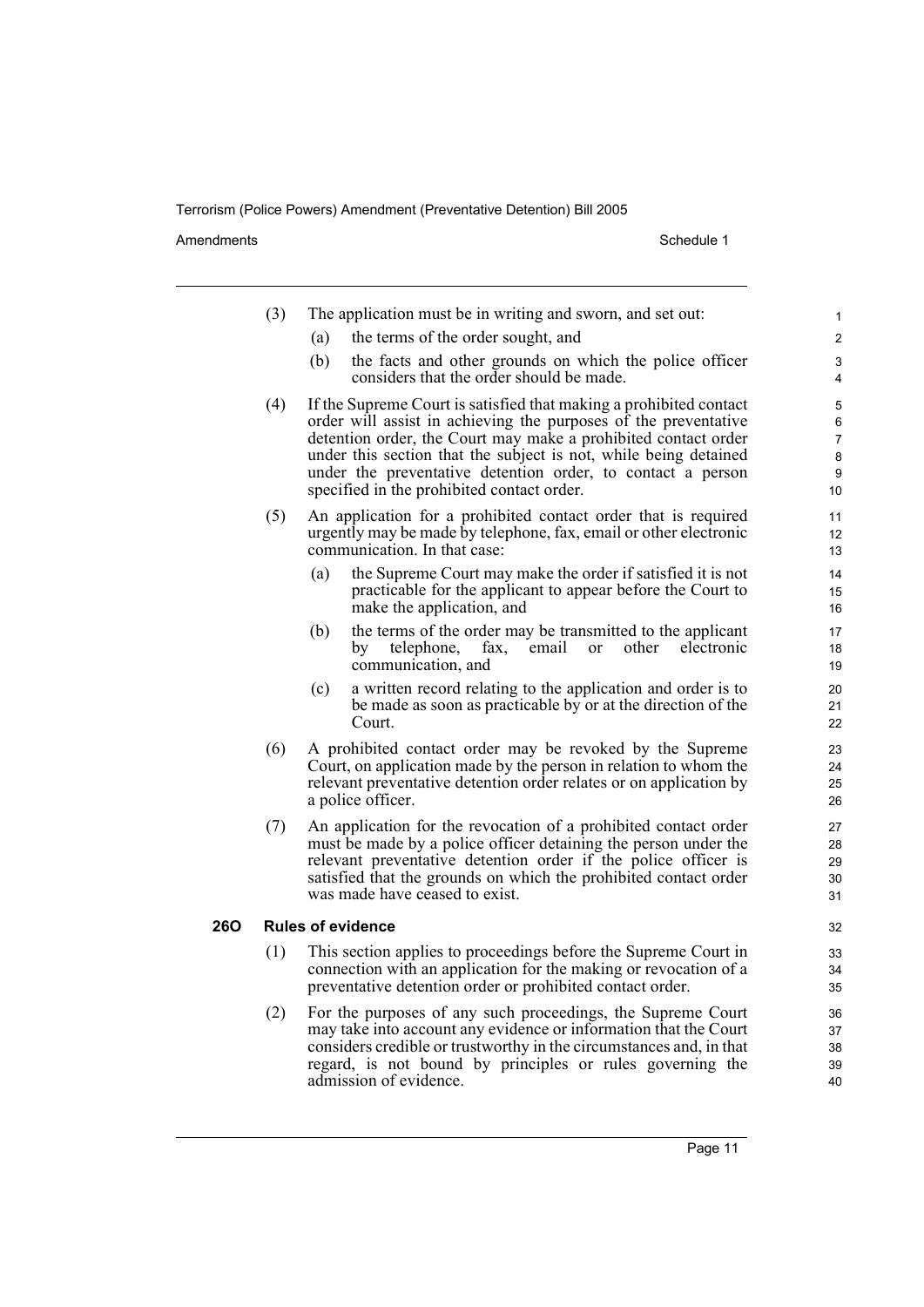| <b>26P</b> |                   | Closure of Court and restriction on publication of proceedings                                                                                                                                                                                                                                                                                                                                                                            | $\mathbf{1}$                           |
|------------|-------------------|-------------------------------------------------------------------------------------------------------------------------------------------------------------------------------------------------------------------------------------------------------------------------------------------------------------------------------------------------------------------------------------------------------------------------------------------|----------------------------------------|
|            | (1)               | This section applies to proceedings before the Supreme Court in<br>connection with an application for the making or revocation of a<br>preventative detention order or prohibited contact order.                                                                                                                                                                                                                                          | 2<br>$\mathbf{3}$<br>4                 |
|            | (2)               | Any such proceedings must be heard in the absence of the public.                                                                                                                                                                                                                                                                                                                                                                          | 5                                      |
|            | (3)               | The Supreme Court may, in connection with any such<br>proceedings, make such orders relating to the suppression of<br>publication of the whole or any part of the proceedings or of the<br>evidence given in the proceedings as, in its opinion, are necessary<br>to secure the object of this Part.                                                                                                                                      | 6<br>7<br>8<br>9<br>10                 |
|            | (4)               | A person must not disclose information knowing that the<br>disclosure contravenes an order under subsection (3).<br>Maximum penalty: Imprisonment for 5 years.                                                                                                                                                                                                                                                                            | 11<br>12<br>13                         |
|            | <b>Division 3</b> | Carrying out preventative detention orders                                                                                                                                                                                                                                                                                                                                                                                                | 14                                     |
| 26Q        |                   | Power to detain person under preventative detention order                                                                                                                                                                                                                                                                                                                                                                                 | 15                                     |
|            | (1)               | While a preventative detention order is in force in relation to a<br>person:                                                                                                                                                                                                                                                                                                                                                              | 16<br>17                               |
|            |                   | (a)<br>any police officer may take the person into custody, and                                                                                                                                                                                                                                                                                                                                                                           | 18                                     |
|            |                   | (b)<br>any police officer may detain the person.                                                                                                                                                                                                                                                                                                                                                                                          | 19                                     |
|            | (2)               | A police officer has, for the purpose of taking a person into<br>custody under a preventative detention order or preventing the<br>person escaping from that custody, the same functions as the<br>police officer would have if the police officer were taking the<br>person into custody in connection with the commission of an<br>offence or preventing the person escaping from that custody.                                         | 20<br>21<br>22<br>23<br>24<br>25       |
|            | (3)               | Subsection (2) does not apply to the extent to which particular<br>functions are provided for in this Part.                                                                                                                                                                                                                                                                                                                               | 26<br>27                               |
| 26R        |                   | Nominated senior police officer to oversee order                                                                                                                                                                                                                                                                                                                                                                                          | 28                                     |
|            | (1)               | If a preventative detention order is made in relation to a person,<br>the Commissioner or a Deputy Commissioner of Police, or an<br>Assistant<br>Commissioner<br>Police<br>of<br>responsible<br>for<br>counter-terrorism operations, must nominate a police officer of or<br>above the rank of superintendent (the nominated senior police<br><i>officer</i> ) to oversee the exercise of functions under or in relation<br>to the order. | 29<br>30<br>31<br>32<br>33<br>34<br>35 |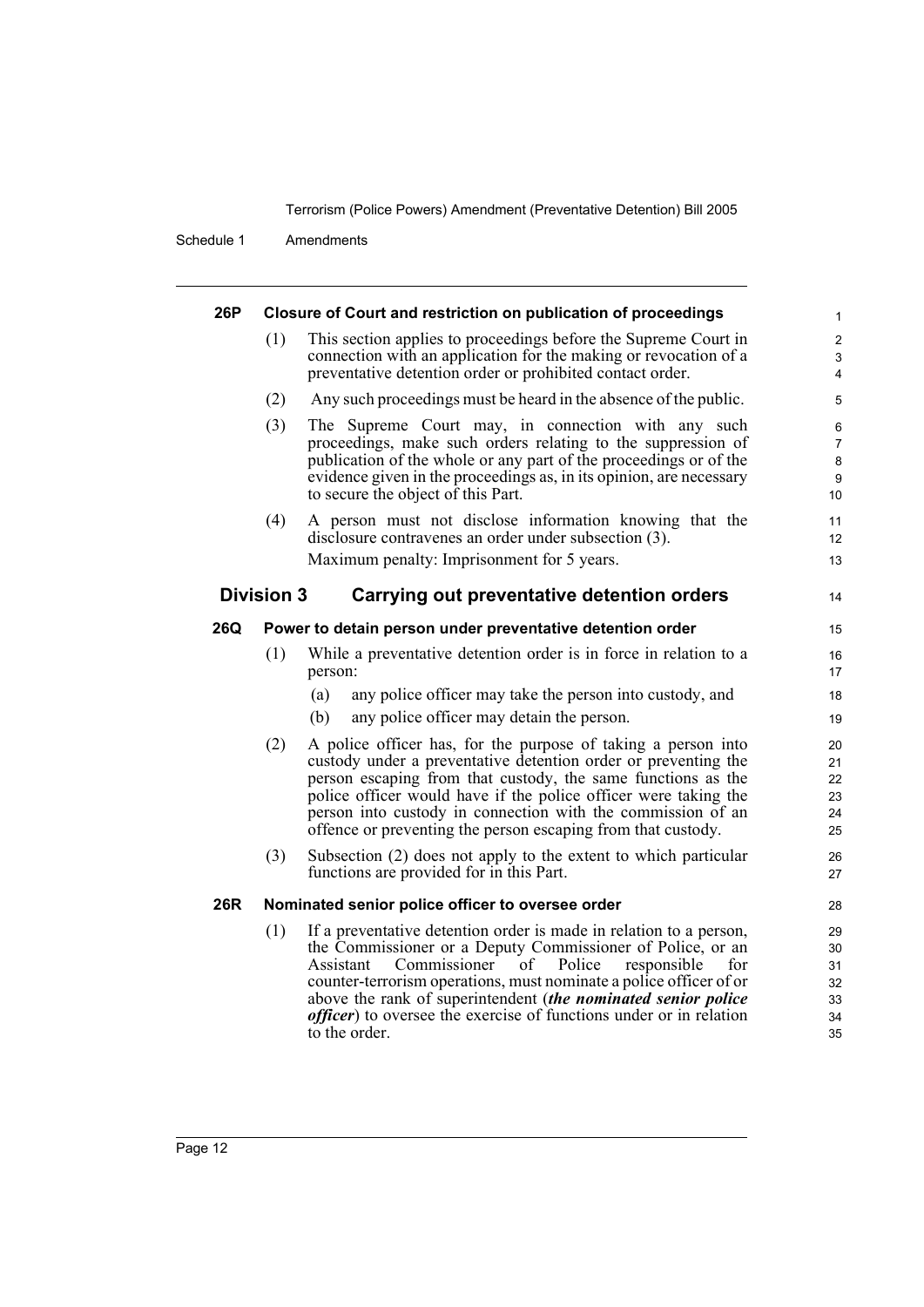Amendments Schedule 1

|     | (2)     |          | The nominated senior police officer must be someone who was<br>not involved in the making of the application for the preventative<br>detention order.                                                                                                                                                                                                               | 1<br>$\overline{c}$<br>3                   |
|-----|---------|----------|---------------------------------------------------------------------------------------------------------------------------------------------------------------------------------------------------------------------------------------------------------------------------------------------------------------------------------------------------------------------|--------------------------------------------|
|     | (3)     |          | The nominated senior police officer must:                                                                                                                                                                                                                                                                                                                           | 4                                          |
|     |         | (a)      | oversee the exercise of functions under the preventative<br>detention order, and                                                                                                                                                                                                                                                                                    | 5<br>6                                     |
|     |         | (b)      | without limiting paragraph (a), ensure compliance with the<br>obligation under Division 2 of the police officer detaining<br>the person under the preventative detention order to apply<br>for the revocation of the order, or for the revocation of a<br>related prohibited contact order, if the grounds on which<br>the order was made have ceased to exist, and | $\overline{7}$<br>8<br>9<br>10<br>11<br>12 |
|     |         | (c)      | consider any representations that are made under<br>subsection (4) in relation to the above matters or to the<br>treatment under the detention order of the detained person.                                                                                                                                                                                        | 13<br>14<br>15                             |
|     | (4)     |          | Any such representations may be made to the nominated senior<br>police officer by any of the following persons:                                                                                                                                                                                                                                                     | 16<br>17                                   |
|     |         | (a)      | the person being detained under the preventative detention<br>order.                                                                                                                                                                                                                                                                                                | 18<br>19                                   |
|     |         | (b)      | a lawyer acting for that person in relation to the order,                                                                                                                                                                                                                                                                                                           | 20                                         |
|     |         | (c)      | a person with whom that person has contact under section<br>26ZH.                                                                                                                                                                                                                                                                                                   | 21<br>22                                   |
| 26S | custody |          | Endorsement of order with date and time person taken into                                                                                                                                                                                                                                                                                                           | 23<br>24                                   |
|     |         |          | As soon as practicable after a person is first taken into custody<br>under a preventative detention order, the police officer who is<br>detaining the person under the order must endorse on the order<br>the date on which, and time at which, the person is first taken into<br>custody under the order.                                                          | 25<br>26<br>27<br>28<br>29                 |
| 26T |         |          | Power to require disclosure of identity                                                                                                                                                                                                                                                                                                                             | 30                                         |
|     | (1)     |          | A police officer may request a person whose identity is unknown<br>to the officer to disclose his or her identity if the officer believes<br>on reasonable grounds that the person may be able to assist the<br>officer in executing a preventative detention order.                                                                                                | 31<br>32<br>33<br>34                       |
|     | (2)     | request. | A person who is so requested to disclose his or her identity must<br>not, without reasonable excuse, fail or refuse to comply with the                                                                                                                                                                                                                              | 35<br>36<br>37                             |
|     |         |          | Maximum penalty: 20 penalty units.                                                                                                                                                                                                                                                                                                                                  | 38                                         |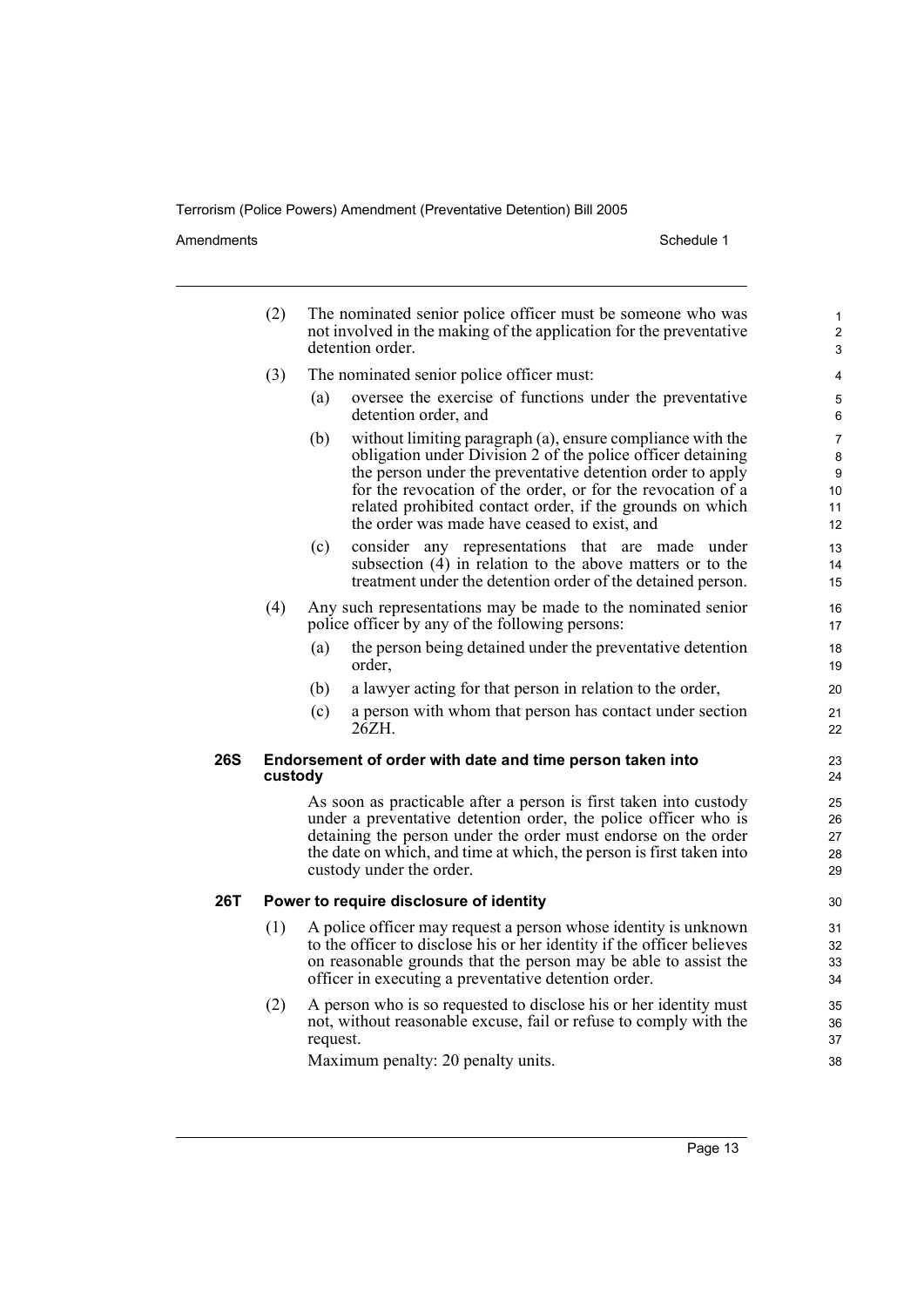#### Schedule 1 Amendments

| (3) | A person must not, without reasonable excuse, in response to any |
|-----|------------------------------------------------------------------|
|     | such request:                                                    |

- (a) give a name that is false in a material particular, or
- (b) give an address other than the person's full and correct address.

Maximum penalty: 20 penalty units.

**Note.** Section 201 of the *Law Enforcement (Powers and Responsibilities) Act 2002* requires the police officer to identify themselves and give a warning before requiring a person to disclose their identity under this section.

#### **26U Power to enter premises**

- (1) If:
	- (a) a preventative detention order is in force in relation to a person, and
	- (b) a police officer believes on reasonable grounds that the person is on any premises,

the police officer may enter the premises, using such force as is necessary and reasonable in the circumstances and with such assistance from other police officers as is necessary, at any time of the day or night for the purpose of searching the premises for the person or taking the person into custody.

- (2) A police officer must not enter a dwelling house under this section at any time during the period commencing at 9 pm on a day and ending at 6 am on the following day unless the police officer believes on reasonable grounds that:
	- (a) it would not be practicable to take the person into custody, either at the dwelling house or elsewhere, at another time, or
	- (b) it is necessary to do so in order to prevent a terrorist act or the concealment, loss or destruction of evidence of, or relating to, a terrorist act.
- (3) In subsection (2): *dwelling house* includes a conveyance, and a room in a hotel, motel, boarding house or club, in which people ordinarily retire for the night. **26V Power to conduct frisk and ordinary personal searches**
	- (1) In this section: *seizable item* means anything that: (a) would present a danger to a person, or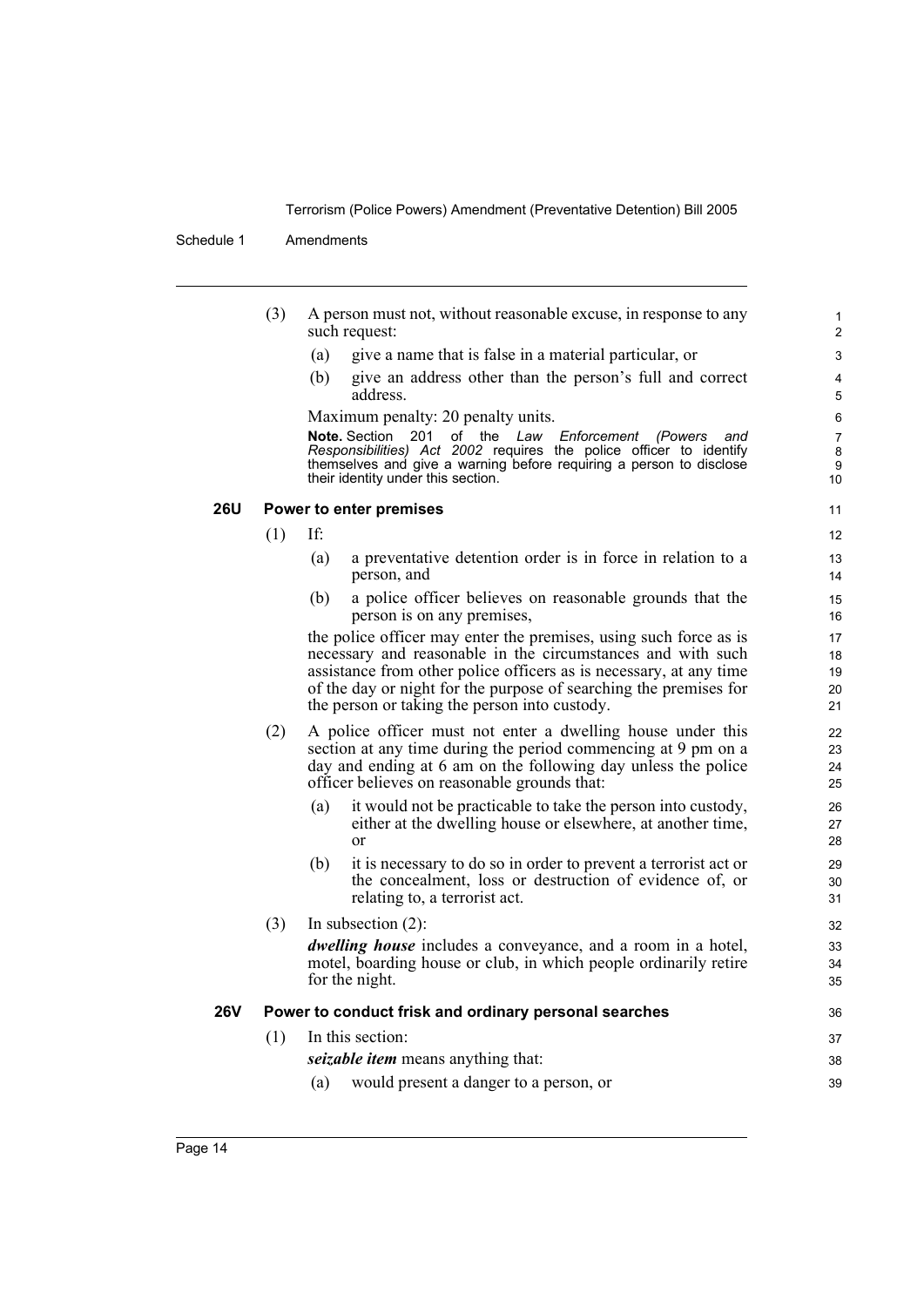Amendments Schedule 1

|     |     | (b)<br>could be used to assist a person to escape from lawful<br>custody, or                                                                                                                                                                                                                                                                    | 1<br>$\overline{2}$           |
|-----|-----|-------------------------------------------------------------------------------------------------------------------------------------------------------------------------------------------------------------------------------------------------------------------------------------------------------------------------------------------------|-------------------------------|
|     |     | could be used to contact another person or to operate a<br>(c)<br>device remotely, or                                                                                                                                                                                                                                                           | 3<br>4                        |
|     |     | is evidence of, or relates to, a terrorist act.<br>(d)                                                                                                                                                                                                                                                                                          | 5                             |
|     | (2) | A police officer may, at or soon after the time when a person is<br>taken into custody under a preventative detention order, search<br>the person and anything in the possession of the person in order<br>to ascertain whether the person is carrying any seizable items.                                                                      | 6<br>$\overline{7}$<br>8<br>9 |
|     | (3) | A police officer is not authorised to search for evidence of, or<br>relating to, a terrorist act, unless the police officer has reasonable<br>cause to suspect the person is carrying such evidence.                                                                                                                                            | 10<br>11<br>12 <sup>2</sup>   |
|     | (4) | The police officer may seize any seizable item found as a result<br>of a search conducted under this section.                                                                                                                                                                                                                                   | 13<br>14                      |
|     | (5) | Schedule 1 applies to a search conducted under this section.<br>Note. Schedule 1 provides for the carrying out of ordinary searches and<br>frisk searches for the purposes of this section (but not strip searches).                                                                                                                            | 15<br>16<br>17                |
| 26W |     | Release of person from preventative detention                                                                                                                                                                                                                                                                                                   | 18                            |
|     | (1) | The police officer who is detaining a person under a preventative<br>detention order may release the person from detention under the<br>order.                                                                                                                                                                                                  | 19<br>20<br>21                |
|     |     | Note. A person may be released, for example, so that the person may<br>be arrested and charged with an offence and otherwise dealt with in<br>connection with the charge.                                                                                                                                                                       | 22<br>23<br>24                |
|     | (2) | The police officer who releases the person from detention under<br>the preventative detention order must give the person a written<br>statement that the person is being released from that detention.<br>The statement must be signed by the police officer.                                                                                   | 25<br>26<br>27<br>28          |
|     | (3) | To avoid doubt, a person may be taken to have been released<br>from detention under a preventative detention order even if:                                                                                                                                                                                                                     | 29<br>30                      |
|     |     | the person is informed that he or she is being released from<br>(a)<br>detention under the order, and                                                                                                                                                                                                                                           | 31<br>32                      |
|     |     | the person is taken into custody on some other basis<br>(b)<br>immediately after the person is informed that he or she is<br>being released from detention under the order.                                                                                                                                                                     | 33<br>34<br>35                |
|     | (4) | To avoid doubt, a person is taken not to be detained under a<br>preventative detention order during a period during which the<br>person is released from detention under the order.<br>Note. During this period, the provisions of this Part that apply to a person<br>who is being detained under a preventative detention order (for example, | 36<br>37<br>38<br>39<br>40    |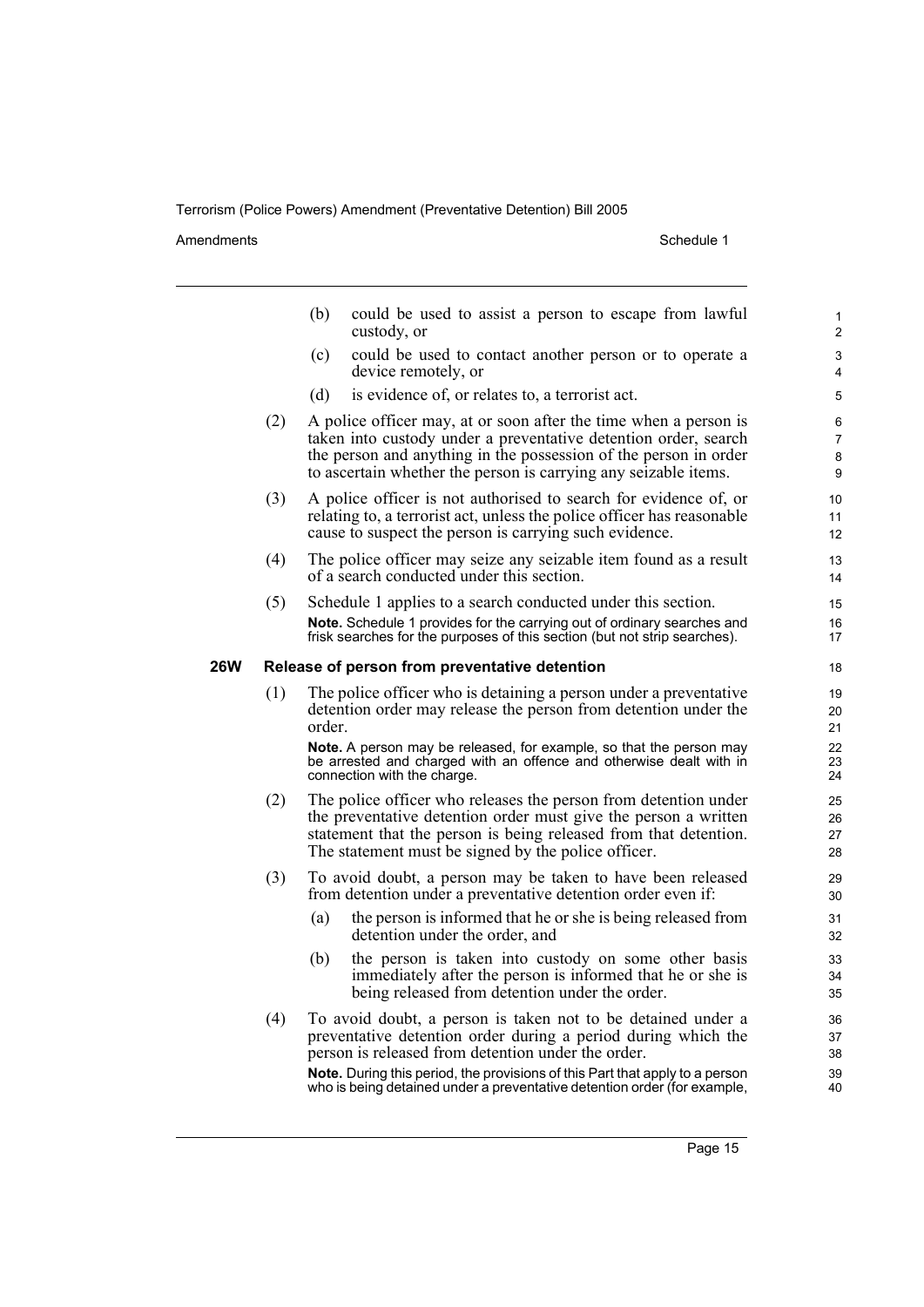Schedule 1 Amendments

those dealing with the people the person may contact) do not apply to the person.

- (5) To avoid doubt:
	- (a) the release of the person under subsection (1) from detention under the preventative detention order does not extend the period for which the preventative detention order remains in force, and
	- (b) a person released under subsection (1) from detention under a preventative detention order may again be taken into custody and detained under the order at any time while the order remains in force in relation to the person.

**Note.** Paragraph (a)—this means that the time for which the person may be detained under the order continues to run while the person is released.

#### **26X Arrangement for detainee to be held in prison**

- (1) A police officer who is detaining a person (the *subject*) under a preventative detention order may arrange, with the Commissioner of Corrective Services, for the subject to be detained under the order at a correctional centre.
- (2) If an arrangement is made under subsection (1):
	- (a) the police officer making the arrangement is to provide the person in charge of the correctional centre with written notice of the arrangement, a copy of the preventative detention order and any prohibited contact order that is in force in relation to the subject's detention, and
	- (b) the preventative detention order is taken to authorise the person in charge of the correctional centre to detain the subject at the correctional centre while the order is in force in relation to the subject, and
	- (c) section 26ZC (Humane treatment of person being detained) applies in relation to the subject's detention under the order at the correctional centre as if:
		- (i) the person in charge of that correctional centre, or
		- (ii) any other person involved in the subject's detention at that correctional centre,

were a person exercising authority under the order or implementing or enforcing the order, and

(d) the police officer who made the arrangement (or another police officer designated by the Commissioner or a Deputy Commissioner of Police or by an Assistant Commissioner of Police responsible for counter-terrorism operations) is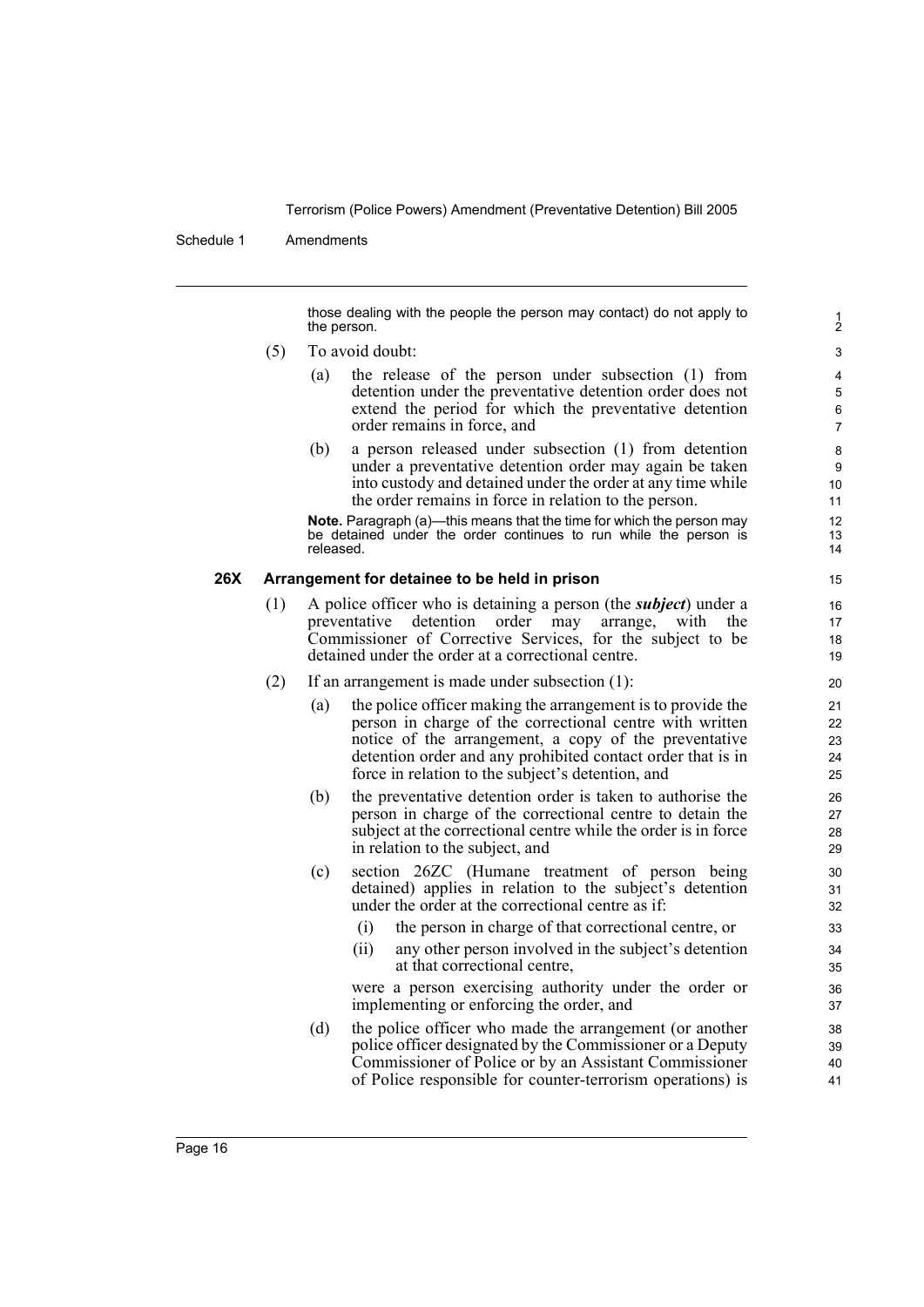Amendments Schedule 1

|     |                   |           | taken, while the subject is detained at the correctional<br>centre, to be the police officer detaining the subject for the<br>purposes of this Part, and                                                                                                                                                                                                                                                                | 1<br>2<br>3                            |
|-----|-------------------|-----------|-------------------------------------------------------------------------------------------------------------------------------------------------------------------------------------------------------------------------------------------------------------------------------------------------------------------------------------------------------------------------------------------------------------------------|----------------------------------------|
|     |                   | (e)       | a police officer may, for the purposes of exercising<br>functions under the order, enter at any time the correctional<br>centre and visit the subject in the correctional centre.                                                                                                                                                                                                                                       | 4<br>5<br>6                            |
|     | (3)               |           | The regulations may exclude the subject from the application of<br>any of the provisions of or made under the Crimes<br>(Administration of Sentences) Act 1999 or the Children<br>(Detention Centres) Act 1987.                                                                                                                                                                                                         | 7<br>8<br>9<br>10                      |
|     | (4)               |           | An arrangement under subsection $(1)$ does not prevent the subject<br>being returned to the custody of a police officer.                                                                                                                                                                                                                                                                                                | 11<br>12                               |
|     | (5)               | Justice). | A reference in this section to a correctional centre is to be<br>construed, in relation to a detainee under 18 years of age, as a<br>reference to a juvenile detention centre or juvenile correctional<br>centre (and in the case of a juvenile detention centre the reference<br>to the Commissioner of Corrective Services is to be construed as<br>a reference to the Director-General of the Department of Juvenile | 13<br>14<br>15<br>16<br>17<br>18<br>19 |
|     | <b>Division 4</b> |           | Informing person detained about<br>preventative detention orders                                                                                                                                                                                                                                                                                                                                                        | 20<br>21                               |
| 26Y |                   |           | Effect of interim preventative detention order to be explained to<br>person detained                                                                                                                                                                                                                                                                                                                                    | 22<br>23                               |
|     | (1)               |           | As soon as practicable after a person is first taken into custody<br>under an interim preventative detention order, the police officer<br>who is detaining the person under the order must inform the<br>person of the matters covered by subsection (2).                                                                                                                                                               | 24<br>25<br>26<br>27                   |
|     |                   |           | Maximum penalty: Imprisonment for 2 years.                                                                                                                                                                                                                                                                                                                                                                              | 28                                     |
|     | (2)               |           | The matters covered by this subsection are:                                                                                                                                                                                                                                                                                                                                                                             | 29                                     |
|     |                   | (a)       | the fact that an interim preventative detention order has<br>been made authorising the person's detention pending the<br>hearing and determination of the application for the<br>person's continued preventative detention, and                                                                                                                                                                                         | 30<br>31<br>32<br>33                   |
|     |                   | (b)       | the date and time fixed by the Supreme Court for the<br>hearing and determination of that application, and                                                                                                                                                                                                                                                                                                              | 34<br>35                               |
|     |                   |           |                                                                                                                                                                                                                                                                                                                                                                                                                         |                                        |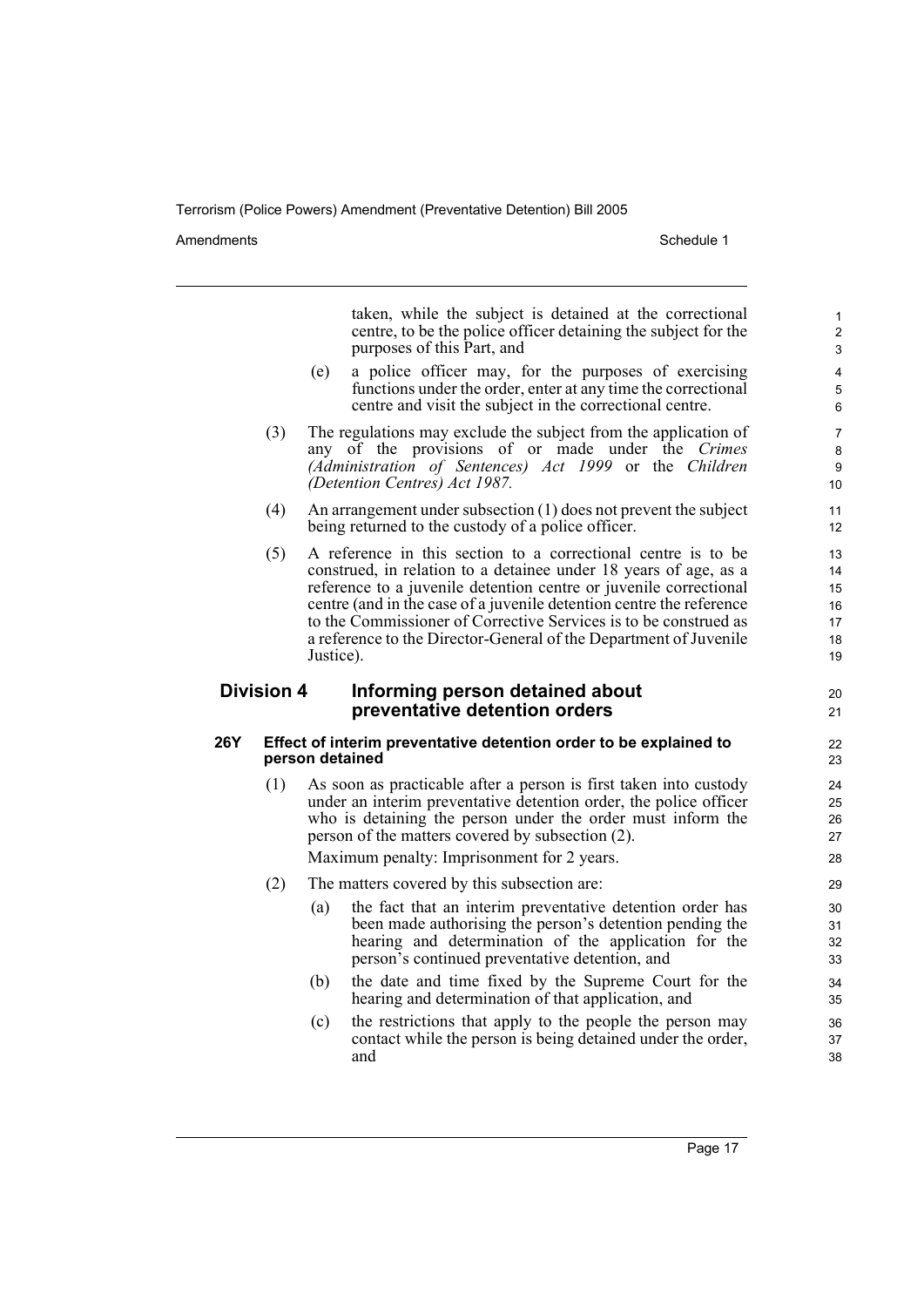Schedule 1 Amendments

| (d) | any right the person has to complain to the Ombudsman in |
|-----|----------------------------------------------------------|
|     | relation to:                                             |

- (i) the application for, or the making of, the order, or
- (ii) the treatment of the person by a police officer in connection with the person's detention under the order, and

- (e) the fact that the person may ask the Supreme Court to revoke the order or seek from a court any other remedy relating to:
	- (i) the order, or
	- (ii) the treatment of the person in connection with the person's detention under the order, and
- (f) the person's entitlement under section 26ZG to contact a lawyer, and
- (g) the name and work telephone number of the senior police officer who has been nominated under section 26R to oversee the exercise of functions under the order.
- (3) Subsection (2) (c) does not require the police officer to inform the person being detained of:
	- (a) the fact that a prohibited contact order has been made in relation to the person's detention, or
	- (b) the name of a person specified in a prohibited contact order that has been made in relation to the person's detention.

#### **26Z Effect of preventative detention order (other than interim order) to be explained to person detained**

(1) As soon as practicable after a preventative detention order (other than an interim order) is made in relation to a person, the police officer who is detaining the person must inform the person of the matters covered by subsection (2).

Maximum penalty: Imprisonment for 2 years.

- (2) The matters covered by this subsection are:
	- (a) the fact that the order has been made in relation to the person, and
	- (b) the period during which the person may be detained under the order, and
	- (c) the restrictions that apply to the people the person may contact while the person is being detained under the order, and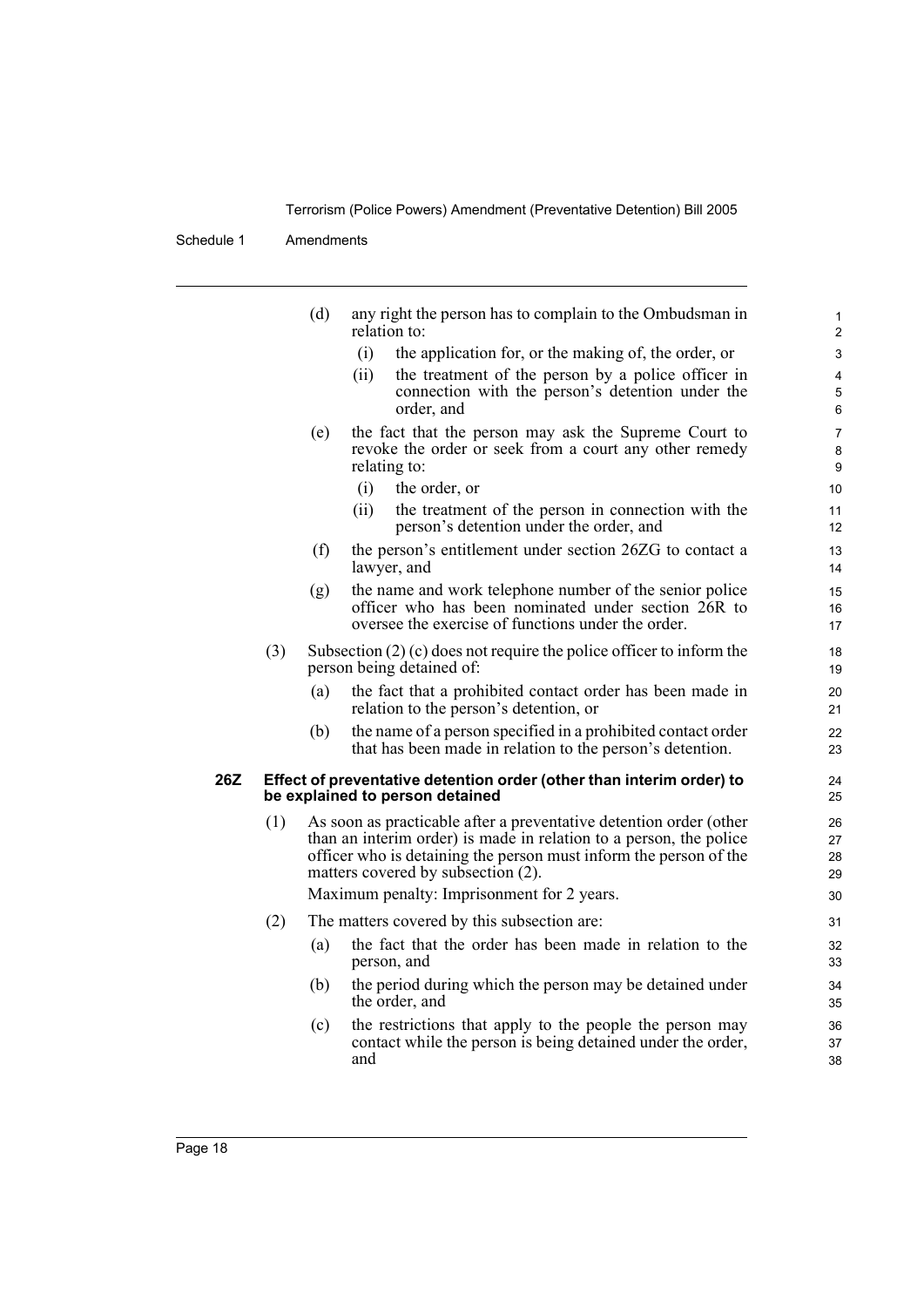Amendments **Amendments** Schedule 1

(d) any right the person has to complain to the Ombudsman in relation to: (i) the application for the order, or (ii) the treatment of the person by a police officer in connection with the person's detention under the order, and (e) the fact that the person may ask the Supreme Court to revoke the order or seek from a court any other remedy relating to: (i) the order, or (ii) the treatment of the person in connection with the person's detention under the order, and (f) the person's entitlement under section 26ZG to contact a lawyer, and (g) the name and work telephone number of the senior police officer who has been nominated under section 26R to oversee the exercise of functions under the order. (3) Subsection (2) (c) does not require the police officer to inform the person being detained of: (a) the fact that a prohibited contact order has been made in relation to the person's detention, or (b) the name of a person specified in a prohibited contact order that has been made in relation to the person's detention. **26ZA Compliance with obligation to inform** (1) Sections 26Y (1) and 26Z (1) do not apply if the actions of the person being detained under the preventative detention order make it impracticable for the police officer to comply with those sections. (2) The police officer detaining the person under the preventative detention order complies with section 26Y (1) or 26Z (1) if the police officer informs the person in substance of the matters covered by section 26Y (2) or 26Z (2) (even if this is not done in language of a precise or technical nature). (3) The police officer who is detaining the person under the preventative detention order must arrange for the assistance of an interpreter in complying with section  $26Y(1)$  or  $26Z(1)$  if the police officer has reasonable grounds to believe that the person is

> unable, because of inadequate knowledge of the English language or a physical disability, to communicate with

reasonable fluency in that language.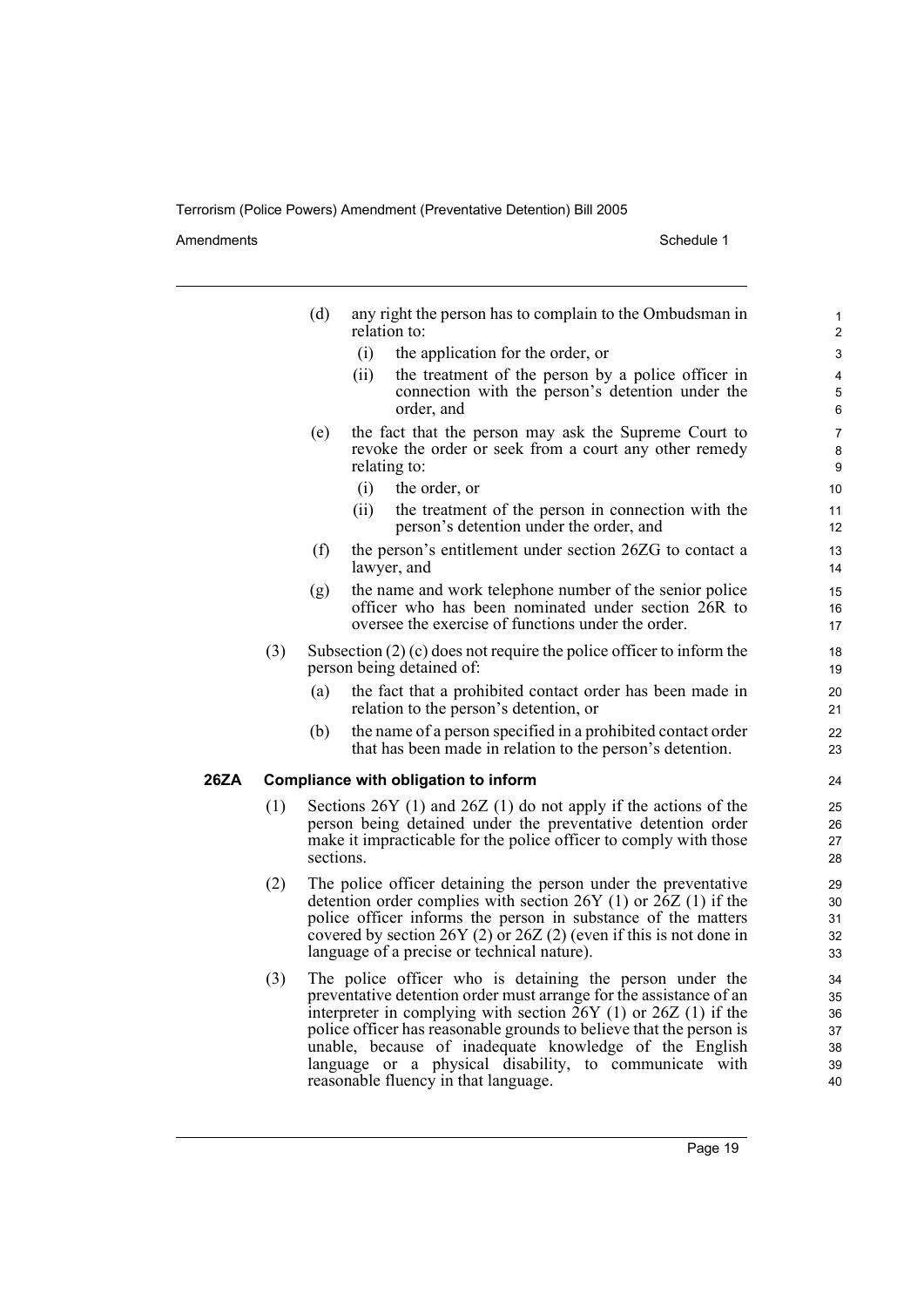|      | (4) | Without limiting subsection $(3)$ , the assistance of the interpreter<br>may be provided by telephone.                                                                                                                                                                                                             | $\mathbf{1}$<br>$\overline{2}$ |
|------|-----|--------------------------------------------------------------------------------------------------------------------------------------------------------------------------------------------------------------------------------------------------------------------------------------------------------------------|--------------------------------|
|      | (5) | The lawfulness of a person's detention under a preventative<br>detention order is not affected by a failure to comply with section<br>$26Y(1)$ or $26Z(1)$ or subsection (3) of this section.                                                                                                                      | 3<br>4<br>5                    |
| 26ZB |     | Copy of preventative detention order and summary of grounds                                                                                                                                                                                                                                                        | 6                              |
|      | (1) | As soon as practicable after a person is first taken into custody<br>under an interim preventative detention order, the police officer<br>who is detaining the person under the order must give the person:                                                                                                        | 7<br>8<br>9                    |
|      |     | a copy of the order, and<br>(a)                                                                                                                                                                                                                                                                                    | 10                             |
|      |     | (b)<br>a summary of the grounds on which the order is made.                                                                                                                                                                                                                                                        | 11                             |
|      | (2) | To avoid doubt, subsection $(1)$ (b) does not require information<br>to be included in the summary if the disclosure of the information<br>is likely to prejudice national security (within the meaning of the<br>National Security Information (Criminal and Civil Proceedings)<br>Act 2004 of the Commonwealth). | 12<br>13<br>14<br>15<br>16     |
|      | (3) | Despite section $26Q(2)$ , a police officer does not need to have a<br>copy of the order with him or her, or to produce a copy of the<br>order to the person being taken into custody, when the police<br>officer takes the person into custody.                                                                   | 17<br>18<br>19<br>20           |
|      | (4) | As soon as practicable after a preventative detention order (other<br>than an interim order) is made in relation to a person, the police<br>officer who is detaining the person under the order, must give the<br>person a copy of the order.                                                                      | 21<br>22<br>23<br>24           |
|      | (5) | A person who is being detained under a preventative detention<br>order may request a police officer who is detaining the person to<br>arrange for a copy of:                                                                                                                                                       | 25<br>26<br>27                 |
|      |     | the order, or<br>(a)                                                                                                                                                                                                                                                                                               | 28                             |
|      |     | the summary given to the person under subsection $(1)$ (b),<br>(b)<br>to be given to a lawyer acting for the person in relation to the<br>order.                                                                                                                                                                   | 29<br>30<br>31                 |
|      | (6) | The police officer must make arrangements for a copy of the<br>order or the summary to be given to the lawyer as soon as<br>practicable after the request is made.                                                                                                                                                 | 32<br>33<br>34                 |
|      | (7) | Without limiting subsection $(6)$ , the copy of the order or the<br>summary may be faxed or emailed to the lawyer.                                                                                                                                                                                                 | 35<br>36                       |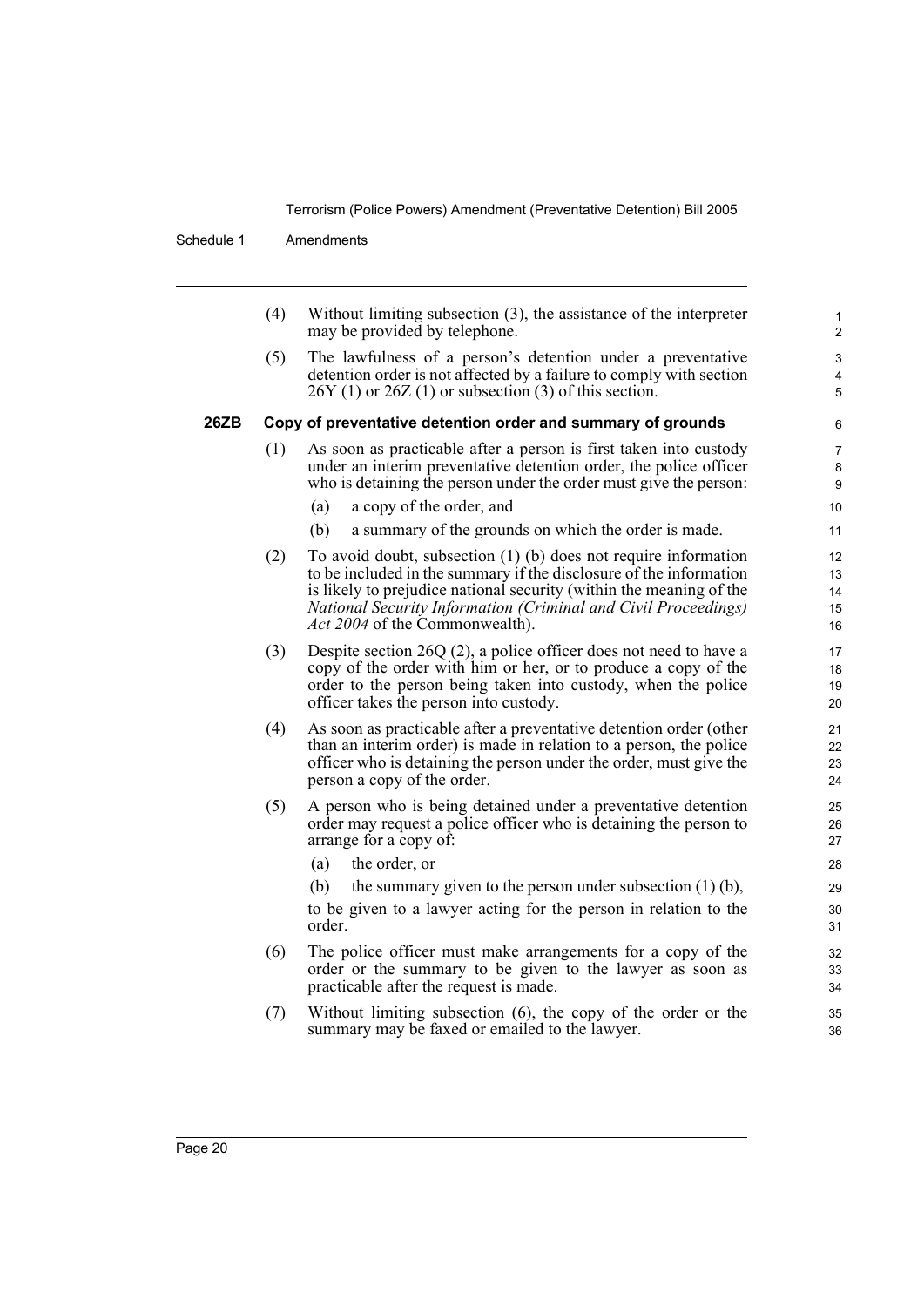Amendments Schedule 1

|      | (8)               | To avoid doubt, subsection (6) does not entitle the lawyer to be<br>given a copy of, or see, a document other than the order or the<br>summary.                                                                                                                                                                                    |                            |  |  |  |
|------|-------------------|------------------------------------------------------------------------------------------------------------------------------------------------------------------------------------------------------------------------------------------------------------------------------------------------------------------------------------|----------------------------|--|--|--|
|      | (9)               | Nothing in this section requires a copy of a prohibited contact<br>order to be given to a person.                                                                                                                                                                                                                                  | 4<br>5                     |  |  |  |
|      | (10)              | The police officer who gives:                                                                                                                                                                                                                                                                                                      | 6                          |  |  |  |
|      |                   | (a)<br>the person being detained under an interim preventative<br>detention order, or                                                                                                                                                                                                                                              | $\overline{7}$<br>8        |  |  |  |
|      |                   | a lawyer acting for the person,<br>(b)                                                                                                                                                                                                                                                                                             | $\boldsymbol{9}$           |  |  |  |
|      |                   | a copy of the interim order under this section must endorse on the<br>copy the date on which, and time at which, the person was first<br>taken into custody under the order and the date and time fixed by<br>the Supreme Court for the hearing and determination of the<br>application for the continued detention of the person. | 10<br>11<br>12<br>13<br>14 |  |  |  |
|      | (11)              | The lawfulness of a person's detention under a preventative<br>detention order is not affected by a failure to comply with this<br>section.                                                                                                                                                                                        | 15<br>16<br>17             |  |  |  |
|      | <b>Division 5</b> | <b>Treatment of person detained</b>                                                                                                                                                                                                                                                                                                | 18                         |  |  |  |
| 26ZC |                   | Humane treatment of person being detained                                                                                                                                                                                                                                                                                          | 19                         |  |  |  |
|      | (1)               | A person being taken into custody, or being detained, under a<br>preventative detention order:                                                                                                                                                                                                                                     | 20<br>21                   |  |  |  |
|      |                   | must be treated with humanity and with respect for human<br>(a)<br>dignity, and                                                                                                                                                                                                                                                    | 22<br>23                   |  |  |  |
|      |                   | must not be subjected to cruel, inhuman or degrading<br>(b)<br>treatment,                                                                                                                                                                                                                                                          | 24<br>25                   |  |  |  |
|      |                   | by anyone exercising authority under the order or implementing<br>or enforcing the order.                                                                                                                                                                                                                                          | 26<br>27                   |  |  |  |
|      | (2)               | A person who contravenes subsection $(1)$ is guilty of an offence.<br>Maximum penalty: Imprisonment for 2 years.                                                                                                                                                                                                                   | 28<br>29                   |  |  |  |
| 26ZD |                   | Restriction on contact with other people                                                                                                                                                                                                                                                                                           | 30                         |  |  |  |
|      |                   | Except as provided by this Division, while a person is being<br>detained under a preventative detention order, the person:                                                                                                                                                                                                         | 31<br>32                   |  |  |  |
|      |                   | is not entitled to contact another person, and<br>(a)                                                                                                                                                                                                                                                                              | 33                         |  |  |  |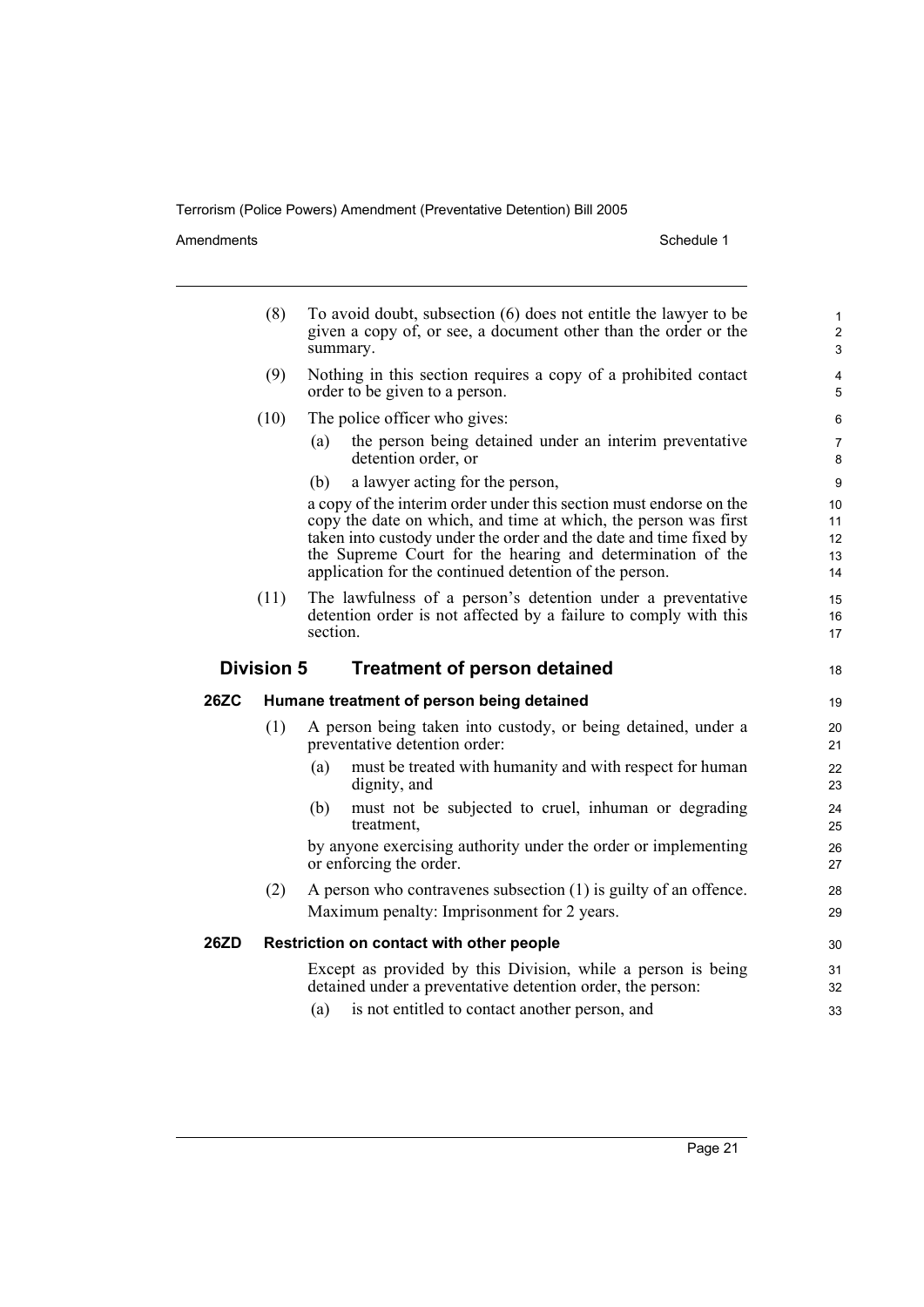|             |     | (b)       | may be prevented from contacting another person.                                                                                                                                          | $\mathbf{1}$                                   |
|-------------|-----|-----------|-------------------------------------------------------------------------------------------------------------------------------------------------------------------------------------------|------------------------------------------------|
|             |     |           | Note 1. This section will not apply to the person if the person is released<br>from detention under the order (even though the order may still be in<br>force in relation to the person). | $\overline{2}$<br>3<br>$\overline{\mathbf{4}}$ |
|             |     |           | Note 2. A person's entitlement to contact other people under this<br>Division is subject to a prohibited contact order (see section 26ZJ).                                                | 5<br>6                                         |
| <b>26ZE</b> |     |           | <b>Contacting family members etc</b>                                                                                                                                                      | 7                                              |
|             | (1) |           | The person being detained is entitled to contact:                                                                                                                                         | 8                                              |
|             |     | (a)       | one of his or her family members, and                                                                                                                                                     | 9                                              |
|             |     | (b)       | if he or she:                                                                                                                                                                             | 10                                             |
|             |     |           | (i)<br>lives with another person and that other person is not<br>a family member of the person being detained, or                                                                         | 11<br>12                                       |
|             |     |           | lives with other people and those other people are<br>(ii)<br>not family members of the person being detained,                                                                            | 13<br>14                                       |
|             |     |           | that other person or one of those other people, and                                                                                                                                       | 15                                             |
|             |     | (c)       | if he or she is employed—his or her employer, and                                                                                                                                         | 16                                             |
|             |     | (d)       | if he or she employs people in a business—one of the<br>people he or she employs in that business, and                                                                                    | 17<br>18                                       |
|             |     | (e)       | if he or she engages in a business together with another<br>person or other people—that other person or one of those<br>other people, and                                                 | 19<br>20<br>21                                 |
|             |     | (f)       | if the police officer detaining the person being detained<br>agrees to the person contacting another person—that<br>person,                                                               | 22<br>23<br>24                                 |
|             |     | detained. | by telephone, fax or email but solely for the purposes of letting<br>the person contacted know that he or she is safe and is being                                                        | 25<br>26<br>27                                 |
|             | (2) |           | To avoid doubt, the person being detained is entitled, under<br>subsection $(1)$ , to disclose:                                                                                           | 28<br>29                                       |
|             |     | (a)       | the fact that a preventative detention order has been made<br>in relation to the person, and                                                                                              | 30<br>31                                       |
|             |     | (b)       | the fact that the person is being detained, and                                                                                                                                           | 32                                             |
|             |     | (c)       | the period for which the person is being detained.                                                                                                                                        | 33                                             |
|             | (3) |           | In this section:                                                                                                                                                                          | 34                                             |
|             |     |           | <i>family member</i> of a person means:                                                                                                                                                   | 35                                             |
|             |     | (a)       | the person's spouse, de facto spouse or same-sex partner,<br>or                                                                                                                           | 36<br>37                                       |
|             |     | (b)       | a parent, step-parent or grandparent of the person, or                                                                                                                                    | 38                                             |
|             |     |           |                                                                                                                                                                                           |                                                |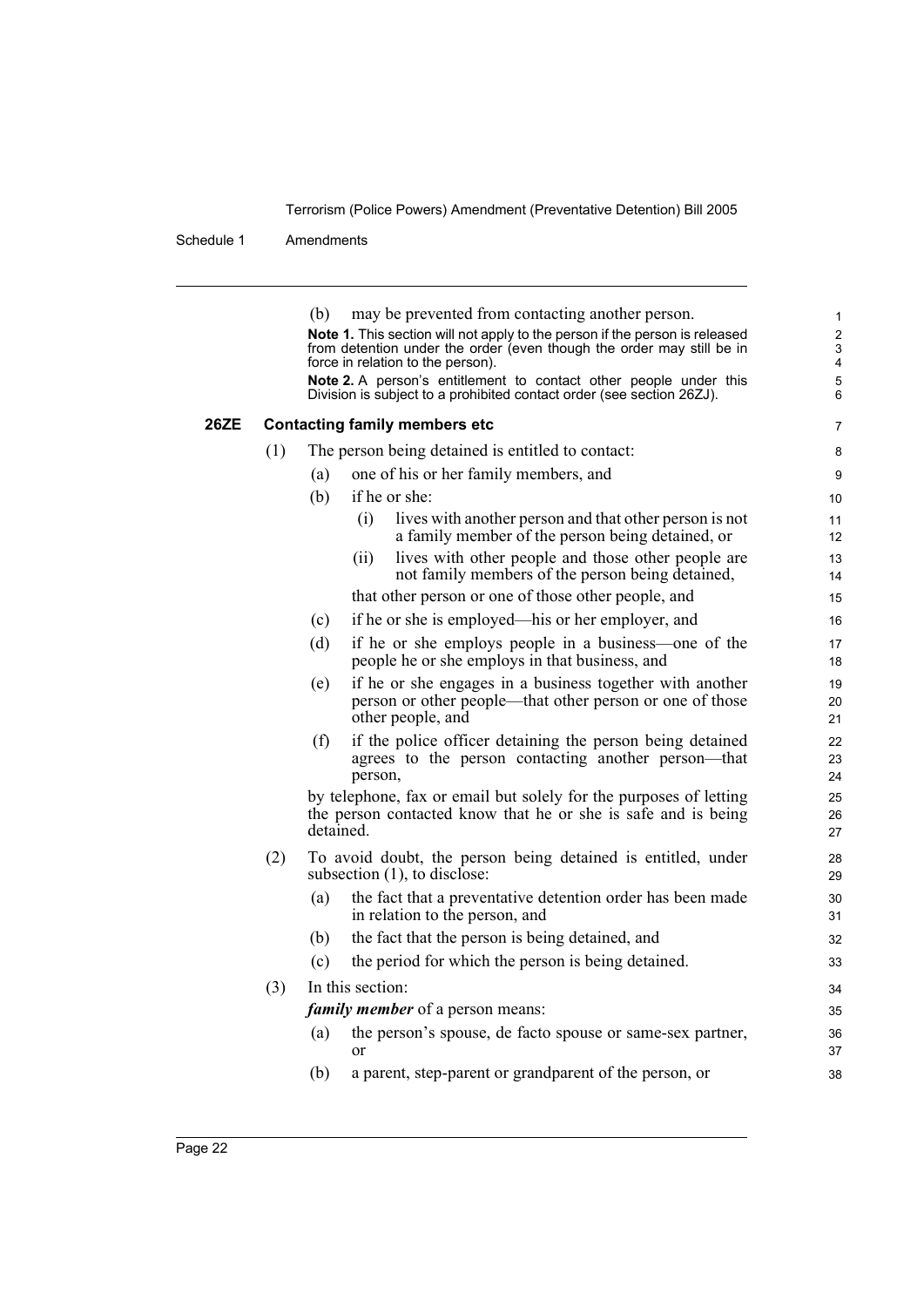Amendments Schedule 1

|             |     | (c) |                          | a child, step-child or grandchild of the person, or                                                                                                                                | $\mathbf{1}$          |
|-------------|-----|-----|--------------------------|------------------------------------------------------------------------------------------------------------------------------------------------------------------------------------|-----------------------|
|             |     | (d) |                          | a brother, sister, step-brother or step-sister of the person, or                                                                                                                   | 2                     |
|             |     | (e) |                          | a guardian or carer of the person.                                                                                                                                                 | 3                     |
| <b>26ZF</b> |     |     |                          | <b>Contacting Ombudsman and PIC</b>                                                                                                                                                | 4                     |
|             |     |     |                          | The person being detained is entitled to contact the Ombudsman<br>and the Police Integrity Commission.                                                                             | 5<br>6                |
| 26ZG        |     |     | <b>Contacting lawyer</b> |                                                                                                                                                                                    | $\overline{7}$        |
|             | (1) |     |                          | The person being detained is entitled to contact a lawyer but<br>solely for the purpose of:                                                                                        | 8<br>$\boldsymbol{9}$ |
|             |     | (a) |                          | obtaining advice from the lawyer about the person's legal<br>rights in relation to:                                                                                                | 10<br>11              |
|             |     |     | (i)                      | the preventative detention order, or                                                                                                                                               | 12                    |
|             |     |     | (ii)                     | the treatment of the person in connection with the<br>person's detention under the order, or                                                                                       | 13<br>14              |
|             |     | (b) |                          | arranging for the lawyer to act for the person in relation to,<br>and instructing the lawyer in relation to, proceedings in the<br>Supreme Court relating to:                      | 15<br>16<br>17        |
|             |     |     | (i)                      | the making of a preventative detention order against<br>the person, or                                                                                                             | 18<br>19              |
|             |     |     | (i)                      | the revocation of a preventative detention order<br>made against the person, or                                                                                                    | 20<br>21              |
|             |     | (c) |                          | arranging for the lawyer to act for the person in relation to,<br>and instructing the lawyer in relation to, any other<br>proceedings in a court for a remedy relating to:         | 22<br>23<br>24        |
|             |     |     | (i)                      | the preventative detention order, or                                                                                                                                               | 25                    |
|             |     |     | (ii)                     | the treatment of the person in connection with the<br>person's detention under the order, or                                                                                       | 26<br>27              |
|             |     | (d) | relation to:             | arranging for the lawyer to act for the person in relation to,<br>and instructing the lawyer in relation to, a complaint to the<br>Ombudsman or the Police Integrity Commission in | 28<br>29<br>30<br>31  |
|             |     |     | (i)                      | the<br>application for, or the making of, the<br>preventative detention order, or                                                                                                  | 32<br>33              |
|             |     |     | (ii)                     | the treatment of the person by a police officer in<br>connection with the person's detention under the<br>order, or                                                                | 34<br>35<br>36        |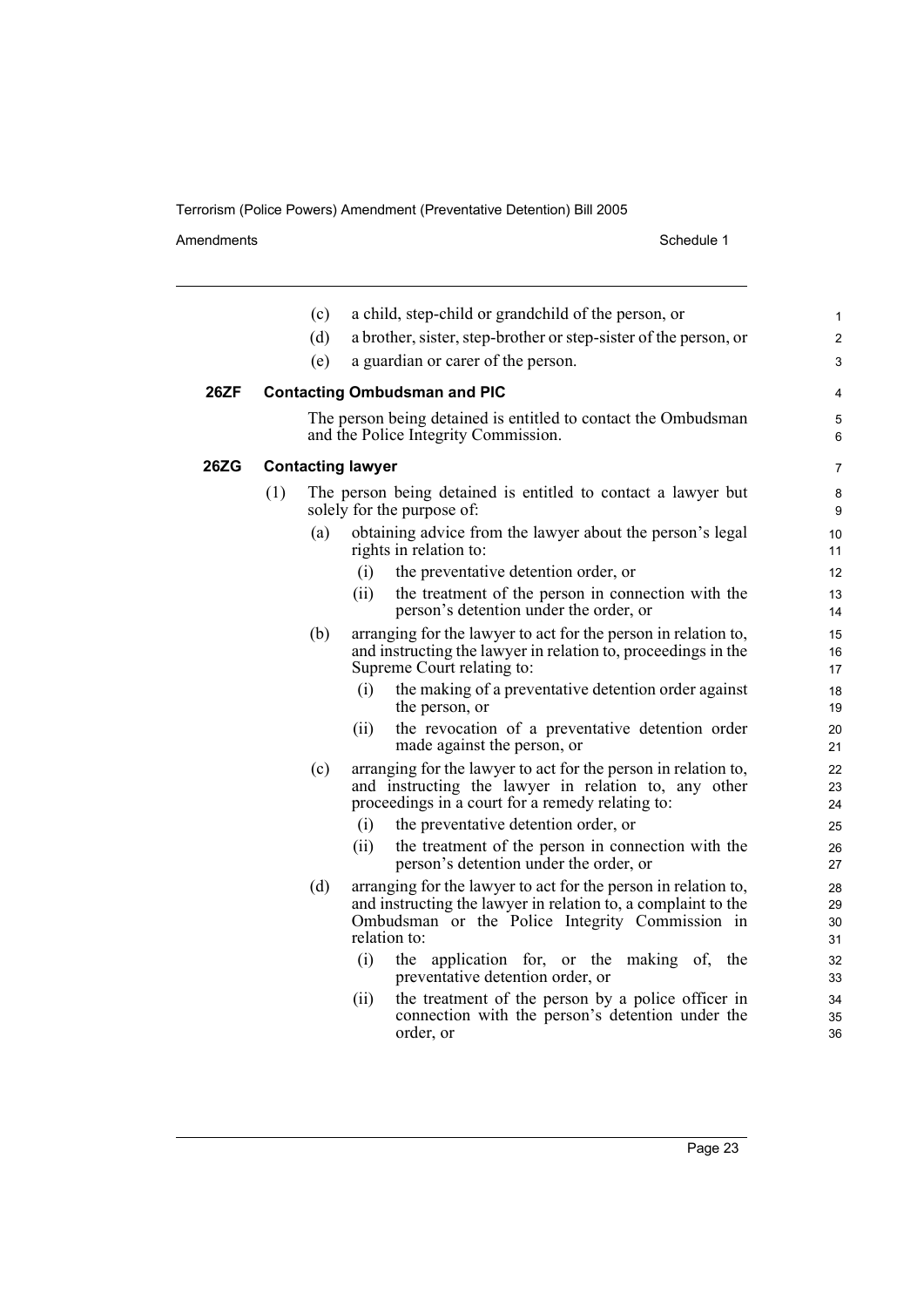|      |     | (e)<br>arranging for the lawyer to act for the person in relation to<br>an appearance, or hearing, before a court that is to take<br>place while the person is being detained under the order. | $\mathbf{1}$<br>$\overline{2}$<br>3 |
|------|-----|------------------------------------------------------------------------------------------------------------------------------------------------------------------------------------------------|-------------------------------------|
|      | (2) | The form of contact that the person being detained is entitled to<br>have with a lawyer under subsection (1) includes:                                                                         | 4<br>5                              |
|      |     | being visited by the lawyer, and<br>(a)                                                                                                                                                        | 6                                   |
|      |     | (b)<br>communicating with the lawyer by telephone, fax or email.                                                                                                                               | $\overline{7}$                      |
|      | (3) | If:                                                                                                                                                                                            | 8                                   |
|      |     | (a)<br>the person being detained asks to be allowed to contact a<br>particular lawyer under subsection (1), and                                                                                | 9<br>10                             |
|      |     | either:<br>(b)                                                                                                                                                                                 | 11                                  |
|      |     | (i)<br>the person is not entitled to contact that lawyer<br>because of a prohibited contact order, or                                                                                          | 12<br>13                            |
|      |     | the person is not able to contact that lawyer,<br>(11)                                                                                                                                         | 14                                  |
|      |     | the police officer who is detaining the person must give the                                                                                                                                   | 15                                  |
|      |     | person reasonable assistance to choose another lawyer for the<br>person to contact under subsection (1).                                                                                       | 16<br>17                            |
|      |     |                                                                                                                                                                                                |                                     |
|      | (4) | In recommending lawyers to the person being detained as part of<br>giving the person assistance under subsection (3), the police                                                               | 18<br>19                            |
|      |     | officer who is detaining the person may give priority to lawyers                                                                                                                               | 20                                  |
|      |     | who have been given a security clearance at an appropriate level                                                                                                                               | 21                                  |
|      |     | by the Attorney-General's Department of the Commonwealth.                                                                                                                                      | 22                                  |
|      | (5) | Despite subsection (4) but subject to any prohibited contact                                                                                                                                   | 23                                  |
|      |     | order, the person being detained is entitled under this section to<br>contact a lawyer who does not have a security clearance of the                                                           | 24<br>25                            |
|      |     | kind referred to in subsection (4).                                                                                                                                                            | 26                                  |
| 26ZH |     | Special contact rules for person under 18 or incapable of                                                                                                                                      | 27                                  |
|      |     | managing own affairs                                                                                                                                                                           | 28                                  |
|      | (1) | This section applies if the person being detained under a<br>preventative detention order:                                                                                                     | 29<br>30                            |
|      |     | is under 18 years of age, or<br>(a)                                                                                                                                                            | 31                                  |
|      |     | is incapable of managing his or her affairs.<br>(b)                                                                                                                                            | 32                                  |
|      | (2) | The person is entitled, while being detained under the order, to<br>have contact with:                                                                                                         | 33<br>34                            |
|      |     | a parent or guardian of the person, or<br>(a)                                                                                                                                                  | 35                                  |
|      |     | (b)<br>another person who:                                                                                                                                                                     | 36                                  |
|      |     | is able to represent the person's interests, and<br>(i)                                                                                                                                        | 37                                  |
|      |     |                                                                                                                                                                                                |                                     |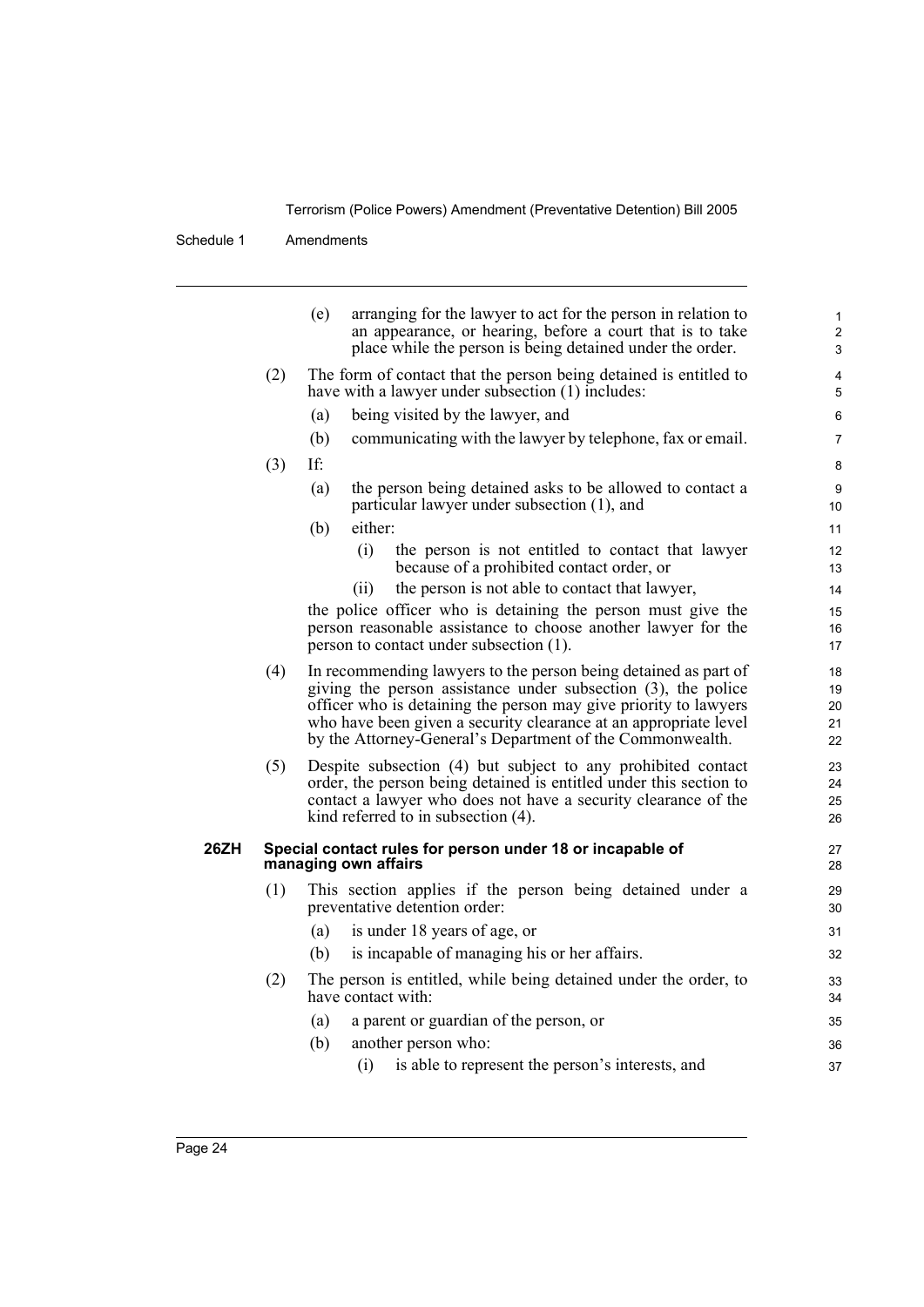Amendments Schedule 1

 $(3)$ 

|     |     | (ii)            | is, as far as practicable in the circumstances,<br>acceptable to the person and to the police officer<br>who is detaining the person, and                                                                                                                 | 1<br>2<br>3              |
|-----|-----|-----------------|-----------------------------------------------------------------------------------------------------------------------------------------------------------------------------------------------------------------------------------------------------------|--------------------------|
|     |     | (iii)           | is not a police officer, and                                                                                                                                                                                                                              | 4                        |
|     |     | (iv)            | is not an AFP member or AFP employee (within the<br>meaning of the Australian Federal Police Act 1979<br>of the Commonwealth), and                                                                                                                        | 5<br>6<br>$\overline{7}$ |
|     |     | (v)             | is not a member (however described) of a police<br>force of any other State or Territory, and                                                                                                                                                             | 8<br>9                   |
|     |     | (vi)            | is not an officer or employee of the Australian<br>Security Intelligence Organisation.                                                                                                                                                                    | 10<br>11                 |
| (3) |     | To avoid doubt: |                                                                                                                                                                                                                                                           | 12                       |
|     | (a) |                 | if the person being detained (the <i>detainee</i> ) has 2 parents or<br>2 or more guardians, the detainee is entitled, subject to any<br>prohibited contact order, to have contact under subsection<br>$(2)$ with each of those parents or guardians, and | 13<br>14<br>15<br>16     |
|     | (b) |                 | the detainee is entitled to disclose the following to a person<br>with whom the detainee has contact under subsection (2):                                                                                                                                | 17<br>18                 |
|     |     | (i)             | the fact that a preventative detention order has been<br>made in relation to the detainee,                                                                                                                                                                | 19<br>20                 |
|     |     | (ii)            | the fact that the detainee is being detained,                                                                                                                                                                                                             | 21                       |
|     |     | (iii)           | the period for which the detainee is being detained.                                                                                                                                                                                                      | 22                       |
| (4) |     |                 | The form of contact that the detainee is entitled to have with<br>another person under subsection (2) includes:                                                                                                                                           | 23<br>24                 |
|     | (a) |                 | being visited by that other person, and                                                                                                                                                                                                                   | 25                       |
|     | (b) | email.          | communicating with that other person by telephone, fax or                                                                                                                                                                                                 | 26<br>27                 |
| (5) |     |                 | The period for which the detainee is entitled to have contact with<br>another person each day under subsection (2) is:                                                                                                                                    | 28<br>29                 |
|     | (a) |                 | 2 hours, or                                                                                                                                                                                                                                               | 30                       |
|     | (b) |                 | such longer period as the Supreme Court determines and<br>specifies in the preventative detention order.                                                                                                                                                  | 31<br>32                 |
| (6) |     |                 | Despite subsection $(5)$ , the police officer who is detaining the<br>person may permit the detainee to have contact with a person<br>under subsection (2) for a period that is longer than the period<br>provided for in subsection $(5)$ .              | 33<br>34<br>35<br>36     |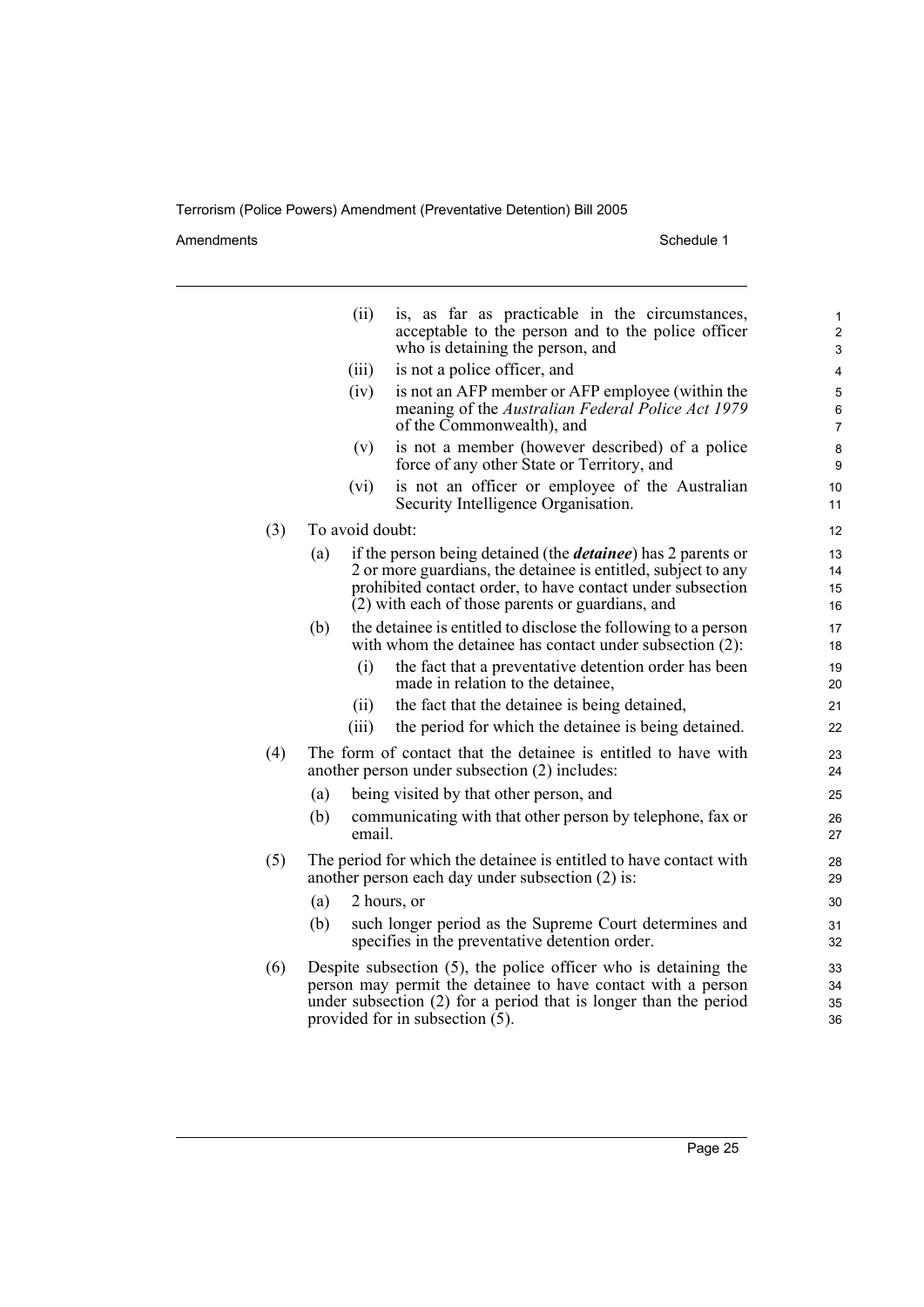Schedule 1 Amendments

#### **26ZI Monitoring contact with family members, lawyers etc under sections 26ZE, 26ZG and 26ZH**

(1) The contact the person being detained has with another person under section 26ZE, 26ZG or 26ZH may take place only if it is conducted in such a way that the contact, and the content and meaning of the communication that takes place during the contact, can be effectively monitored by a police officer exercising authority under the preventative detention order.

- (2) The contact may take place in a language other than English only if the content and meaning of the communication that takes place during the contact can be effectively monitored with the assistance of an interpreter.
- (3) Without limiting subsection (2), the interpreter referred to in that subsection may be a police officer.
- (4) If the person being detained indicates that he or she wishes the contact to take place in a language other than English, the police officer who is detaining the person must:
	- (a) arrange for the services of an appropriate interpreter to be provided if it is reasonably practicable to do so during the period during which the person is being detained, and
	- (b) if it is reasonably practicable to do so—arrange for those services to be provided as soon as practicable.
- (5) Any communication between:
	- (a) a person who is being detained under a preventative detention order, and
	- (b) a lawyer,

for a purpose referred to in section 26ZG is not admissible in evidence against the person in any proceedings in a court.

- (6) A person (the *monitor*) commits an offence if:
	- (a) the monitor is:
		- (i) a police officer who monitors, or (ii) an interpreter who assists in monitoring, contact that a person being detained under a preventative detention order has with a lawyer under section 26ZG

while the detainee is being detained under the order, and

- (b) information is communicated in the course of that contact, and
- (c) the information is communicated for one of the purposes referred to in section 26ZG, and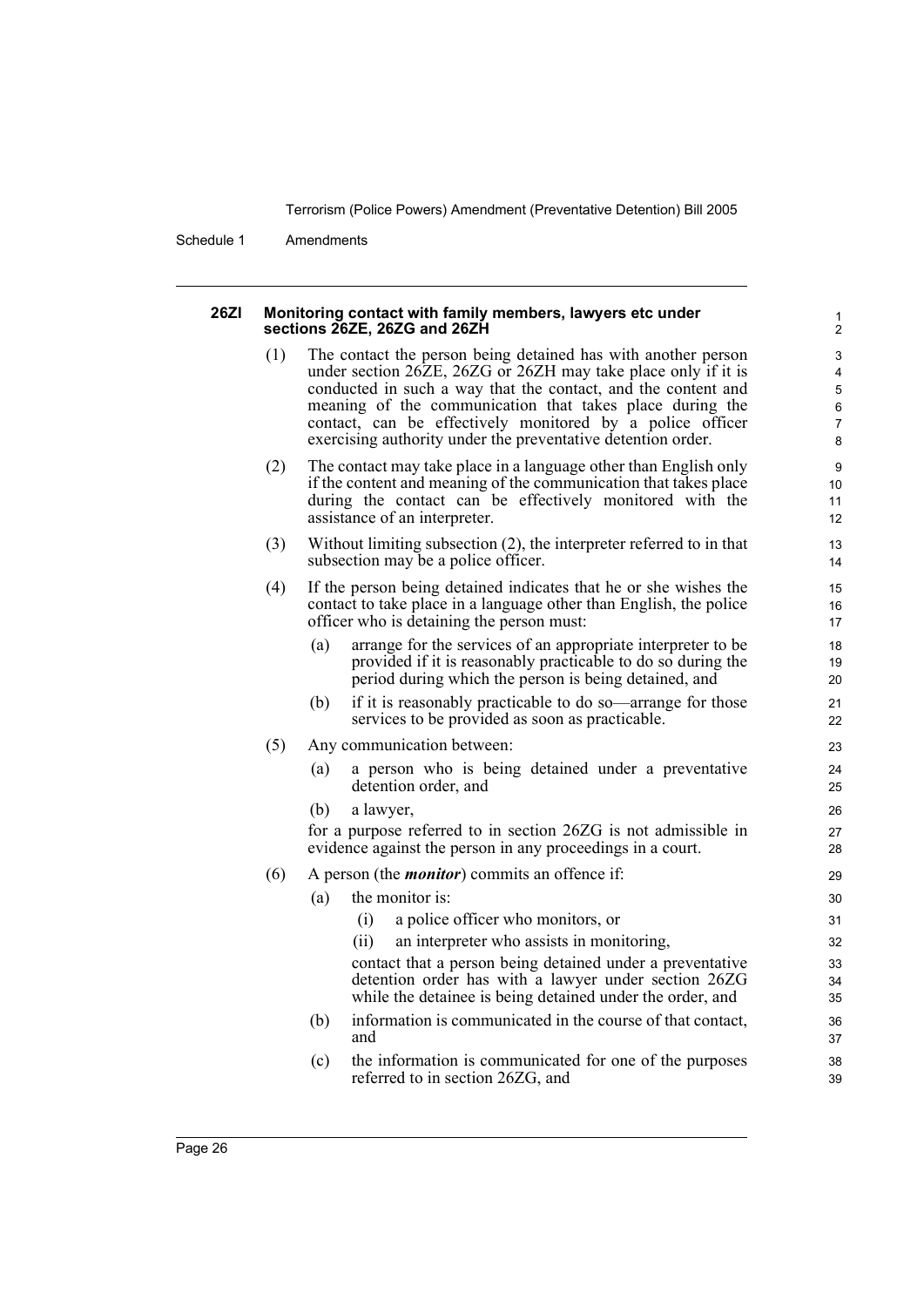Amendments Schedule 1

|      |             | (d) | the monitor discloses that information to another person.                                                                                                                                                                                                         | 1                    |
|------|-------------|-----|-------------------------------------------------------------------------------------------------------------------------------------------------------------------------------------------------------------------------------------------------------------------|----------------------|
|      |             |     | Maximum penalty: Imprisonment for 5 years.                                                                                                                                                                                                                        | $\overline{2}$       |
| 26ZJ |             |     | Entitlement to contact subject to prohibited contact order                                                                                                                                                                                                        | 3                    |
|      |             |     | Sections 26ZE, 26ZG and 26ZH have effect subject to any<br>prohibited contact order made in relation to the person's<br>detention.                                                                                                                                | 4<br>5<br>6          |
| 26ZK |             |     | Questioning of person prohibited while person is detained                                                                                                                                                                                                         | 7                    |
|      |             |     | A police officer must not question a person while the person is<br>being detained under a preventative detention order except for the<br>purposes of:                                                                                                             | 8<br>9<br>10         |
|      |             | (a) | determining whether the person is the person specified in<br>the order, or                                                                                                                                                                                        | 11<br>12             |
|      |             | (b) | ensuring the safety and well-being of the person being<br>detained, or                                                                                                                                                                                            | 13<br>14             |
|      |             | (c) | allowing the police officer to comply with a requirement of<br>this Part in relation to the person's detention under the<br>order.                                                                                                                                | 15<br>16<br>17       |
|      |             |     | Maximum penalty: Imprisonment for 2 years.                                                                                                                                                                                                                        | 18                   |
|      |             |     | Note. This section will not apply to the person if the person is released<br>from detention under the order (even though the order may still be in<br>force in relation to the person).                                                                           | 19<br>20<br>21       |
| 26ZL | photographs |     | Taking fingerprints, recordings, samples of handwriting or                                                                                                                                                                                                        | 22<br>23             |
|      | (1)         |     | In this section:                                                                                                                                                                                                                                                  | 24                   |
|      |             |     | <i>identification material</i> , in relation to a person, means prints of<br>the person's hands, fingers, feet or toes, recordings of the<br>person's voice, samples of the person's handwriting<br>or<br>photographs (including video recordings) of the person. | 25<br>26<br>27<br>28 |
|      | (2)         |     | A police officer must not take identification material from a<br>person who is being detained under a preventative detention<br>order except in accordance with this section.<br>Maximum penalty: Imprisonment for 2 years.                                       | 29<br>30<br>31<br>32 |
|      | (3)         |     | A police officer who is of the rank of sergeant or higher may take<br>identification material from the person, or cause identification<br>material from the person to be taken, if:                                                                               | 33<br>34<br>35       |
|      |             | (a) | the person consents in writing, or                                                                                                                                                                                                                                | 36                   |
|      |             |     |                                                                                                                                                                                                                                                                   |                      |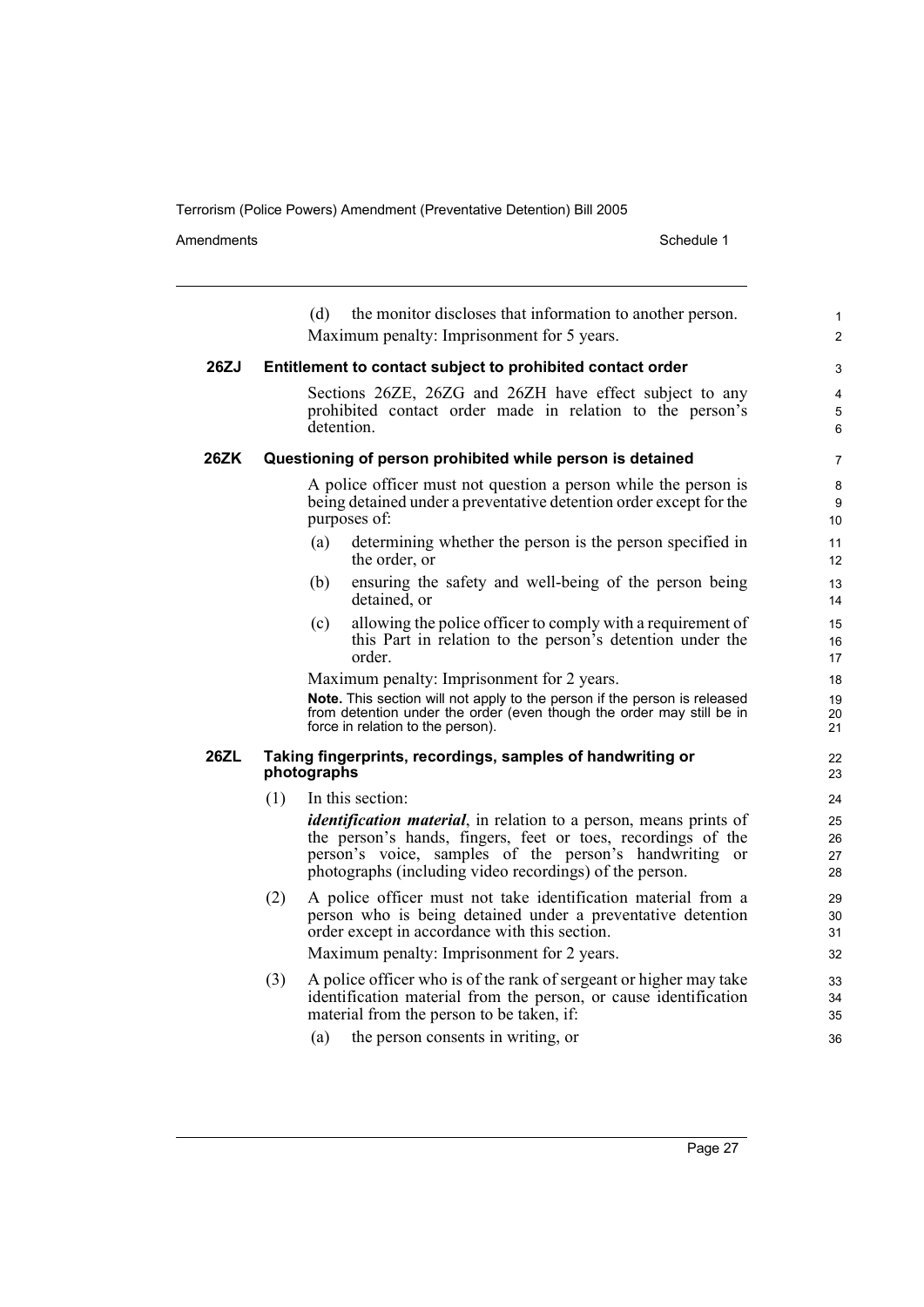|      | (b) | the police officer believes on reasonable grounds that it is<br>necessary to do so for the purpose of confirming the<br>person's identity as the person specified in the order. | $\mathbf{1}$<br>2<br>3             |
|------|-----|---------------------------------------------------------------------------------------------------------------------------------------------------------------------------------|------------------------------------|
| (4)  |     | A police officer may use such force as is necessary and<br>reasonable in the circumstances to take identification material<br>from a person under this section.                 | 4<br>5<br>6                        |
| (5)  |     | Subject to this section, a police officer may only take<br>identification material (other than hand prints, fingerprints, foot<br>prints or toe prints) from a person who:      | $\overline{\mathcal{I}}$<br>8<br>9 |
|      | (a) | is under 18 years of age, or                                                                                                                                                    | 10                                 |
|      | (b) | is incapable of managing his or her affairs,                                                                                                                                    | 11                                 |
|      |     | if the Supreme Court orders that the material be taken.                                                                                                                         | 12                                 |
| (6)  |     | The taking of identification material from a person who:                                                                                                                        | 13                                 |
|      | (a) | is under 18 years of age, or                                                                                                                                                    | 14                                 |
|      | (b) | is incapable of managing his or her affairs,                                                                                                                                    | 15                                 |
|      |     | must be done in the presence of:                                                                                                                                                | 16                                 |
|      | (c) | a parent or guardian of the person, or                                                                                                                                          | 17                                 |
|      | (d) | if a parent or guardian of the person is not acceptable to the<br>person—another appropriate person.                                                                            | 18<br>19                           |
| (7)  |     | Despite this section, identification material may be taken from a<br>person who is under 18 years of age and is capable of managing<br>his or her affairs if:                   | 20<br>21<br>22                     |
|      | (a) | subsections $(8)$ and $(9)$ are satisfied, or                                                                                                                                   | 23                                 |
|      | (b) | subsection $(8)$ or $(9)$ is satisfied (but not both) and the<br>Supreme Court orders that the material be taken.                                                               | 24<br>25                           |
| (8)  |     | This subsection applies if the person agrees in writing to the<br>taking of the material.                                                                                       | 26<br>27                           |
| (9)  |     | This subsection applies if either:                                                                                                                                              | 28                                 |
|      | (a) | a parent or guardian of the person, or                                                                                                                                          | 29                                 |
|      | (b) | if a parent or guardian is not acceptable to the person—<br>another appropriate person,                                                                                         | 30<br>31                           |
|      |     | agrees in writing to the taking of the material.                                                                                                                                | 32                                 |
| (10) |     | Despite this section, identification material may be taken from a<br>person who:                                                                                                | 33<br>34                           |
|      | (a) | is at least 18 years of age, and                                                                                                                                                | 35                                 |
|      | (b) | is capable of managing his or her affairs,                                                                                                                                      | 36                                 |
|      |     | if the person consents in writing.                                                                                                                                              | 37                                 |
|      |     |                                                                                                                                                                                 |                                    |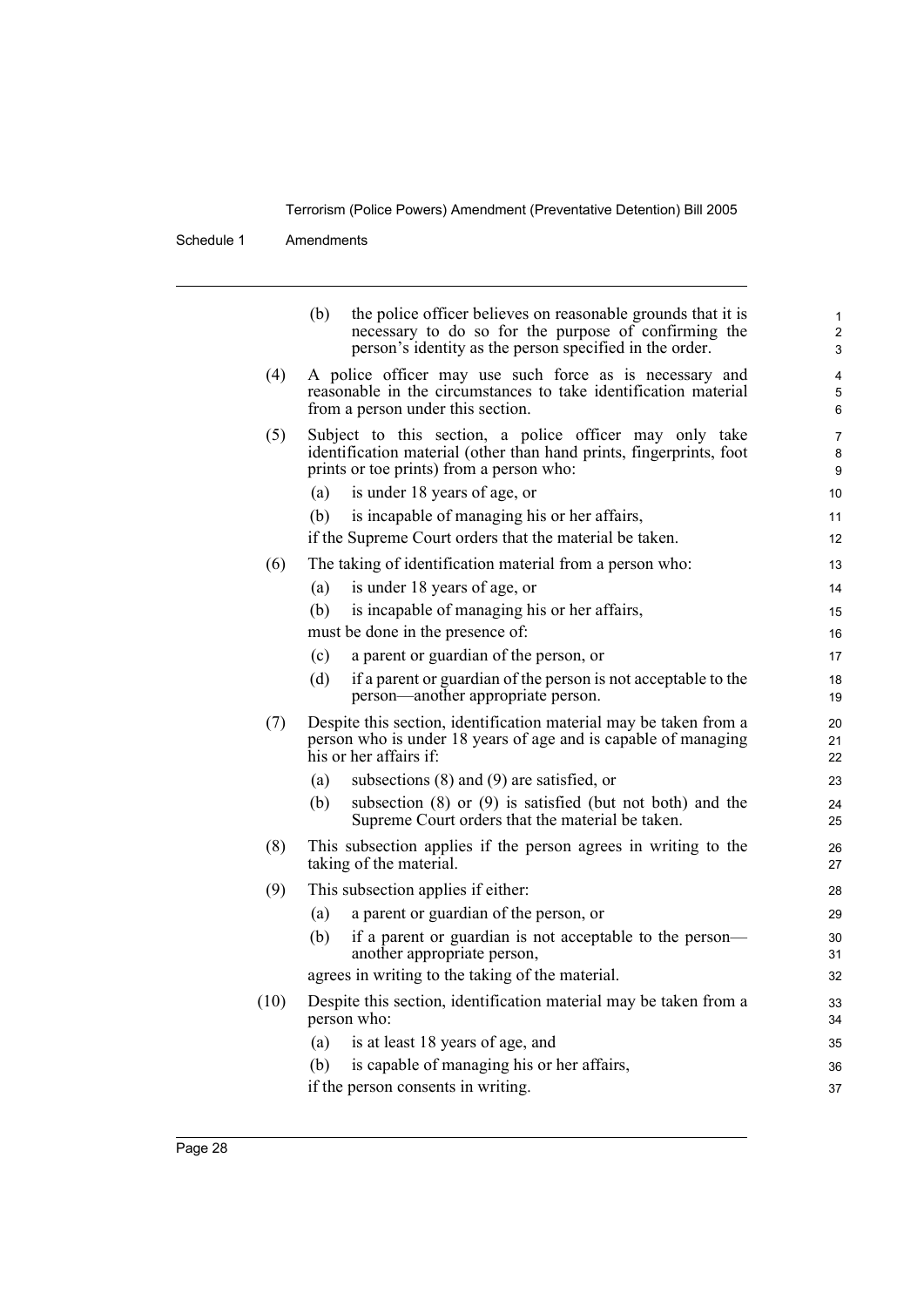#### Amendments Schedule 1

|      | (11) | A reference in this section to an <i>appropriate person</i> in relation to<br>a person (the <i>subject</i> ) who is under 18 years of age, or incapable<br>of managing his or her affairs, is a reference to a person who: | 1<br>$\overline{2}$<br>3                 |
|------|------|----------------------------------------------------------------------------------------------------------------------------------------------------------------------------------------------------------------------------|------------------------------------------|
|      |      | is capable of representing the subject's interests, and<br>(a)                                                                                                                                                             | 4                                        |
|      |      | as far as is practicable in the circumstances, is acceptable<br>(b)<br>to the subject and the police officer who is detaining the<br>subject, and                                                                          | $\sqrt{5}$<br>6<br>$\overline{7}$        |
|      |      | is none of the following:<br>(c)                                                                                                                                                                                           | 8                                        |
|      |      | a police officer,<br>(i)                                                                                                                                                                                                   | 9                                        |
|      |      | an AFP member or AFP employee (within the<br>(ii)<br>meaning of the Australian Federal Police Act 1979<br>of the Commonwealth),                                                                                            | 10 <sup>°</sup><br>11<br>12 <sup>2</sup> |
|      |      | a member (however described) of a police force of<br>(iii)<br>another State or Territory,                                                                                                                                  | 13<br>14                                 |
|      |      | an officer or employee of the Australian Security<br>(iv)<br>Intelligence Organisation.                                                                                                                                    | 15<br>16                                 |
| 26ZM |      | Use of identification material                                                                                                                                                                                             | 17                                       |
|      | (1)  | This section applies if identification material is taken under<br>section 26ZL from a person being detained under a preventative<br>detention order.                                                                       | 18<br>19<br>20                           |
|      | (2)  | The material may be used only for the purpose of determining<br>whether the person is the person specified in the order.                                                                                                   | 21<br>22                                 |
|      | (3)  | A person who uses identification material in contravention of<br>subsection $(2)$ is guilty of an offence.                                                                                                                 | 23<br>24                                 |
|      |      | Maximum penalty: Imprisonment for 2 years.                                                                                                                                                                                 | 25                                       |
|      | (4)  | If:                                                                                                                                                                                                                        | 26                                       |
|      |      | a period of 12 months elapses after the identification<br>(a)<br>material is taken, and                                                                                                                                    | 27<br>28                                 |
|      |      | (b)<br>proceedings in respect of:                                                                                                                                                                                          | 29                                       |
|      |      | the preventative detention order, or<br>(i)                                                                                                                                                                                | 30                                       |
|      |      | the treatment of the person in connection with the<br>(ii)<br>person's detention under the order,                                                                                                                          | 31<br>32                                 |
|      |      | have not been brought, or have been brought and<br>discontinued or completed, within that period,                                                                                                                          | 33<br>34                                 |
|      |      | the Commissioner of Police is to ensure that the material is                                                                                                                                                               | 35                                       |

destroyed as soon as practicable after the end of that period.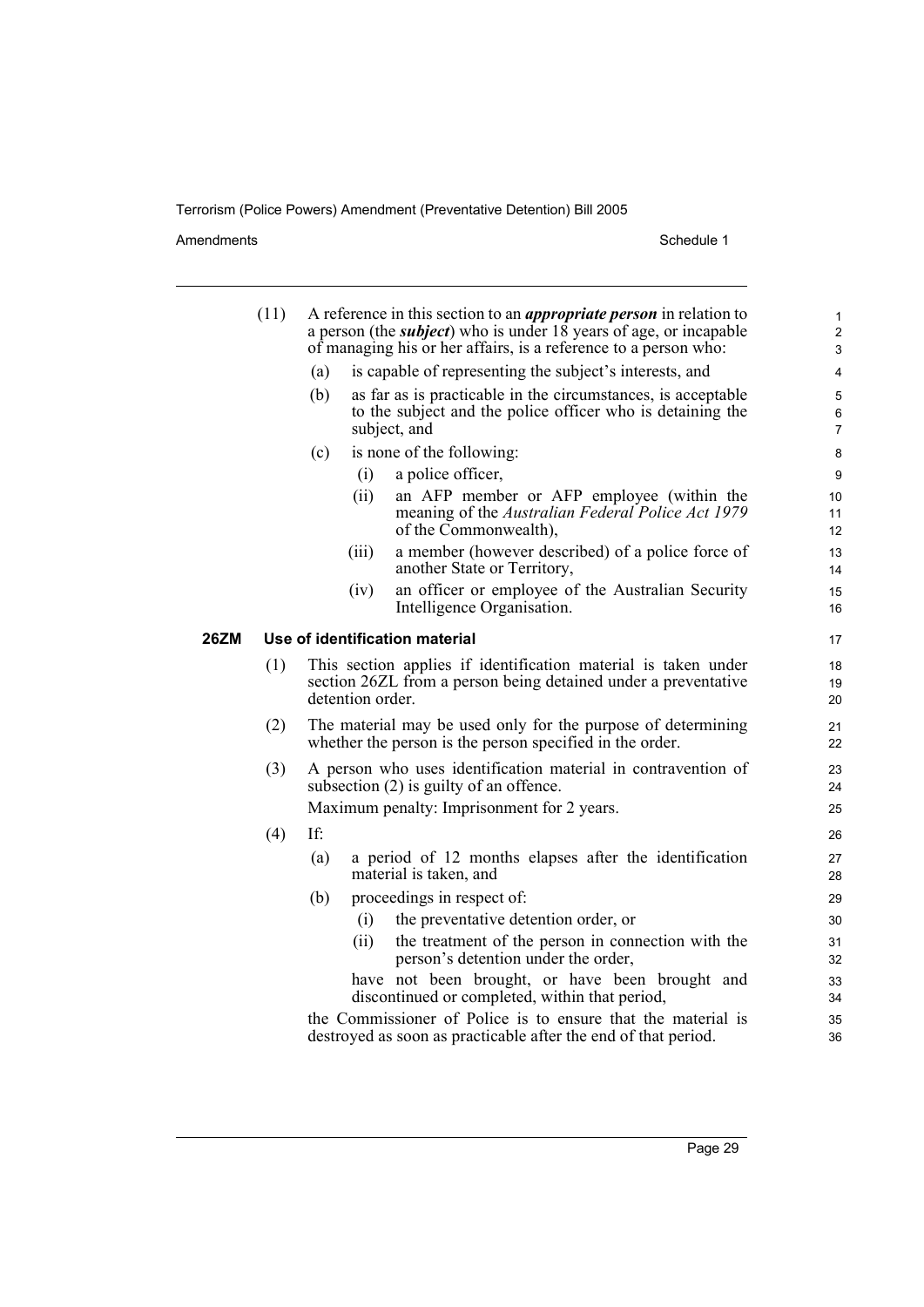1

Schedule 1 Amendments

| <b>Division 6</b> | <b>Miscellaneous</b> |
|-------------------|----------------------|
|-------------------|----------------------|

#### **26ZN Annual reports to be given to Attorney General and Minister for Police**

- (1) The Commissioner of Police must report annually to the Attorney General and Minister for Police on the exercise of powers under this Part by police officers. The report is to be provided within 4 months after each 30 June.
- (2) Without limiting subsection (1), a report relating to a year ended on that 30 June must include the following matters:
	- (a) the number of applications for preventative detention orders (including interim orders) and the number of any such orders made, and the number of occasions on which such an order (other than an interim order) was not made following a hearing,
	- (b) the number of any such applications and orders in relation to adults and the number in relation to juveniles,
	- (c) the duration of each such order made,
	- (d) a statement as to whether each such order was made to prevent a terrorist act or to preserve evidence,
	- (e) a statement as to whether a person was taken into custody under each such order and, if so, the period for which the person was detained,
	- (f) a statement as to whether the person detained under such an order was principally detained in a correctional centre, juvenile correctional centre, juvenile detention centre, police facility or other place,
	- (g) the number of applications for prohibited contact orders and the number of any such orders made, the duration of each such order and the number of any such orders made in relation to adults and in relation to juveniles,
	- (h) the number of applications for revocation of an order and the number of revocations granted,
	- (i) particulars of any complaints in relation to the detention of a person under a preventative detention order made or referred during the year to the Ombudsman or Police Integrity Commission and the outcome of any complaint so made,
	- (j) a statement confirming the destruction of identification material required to be destroyed under section 26ZM (4).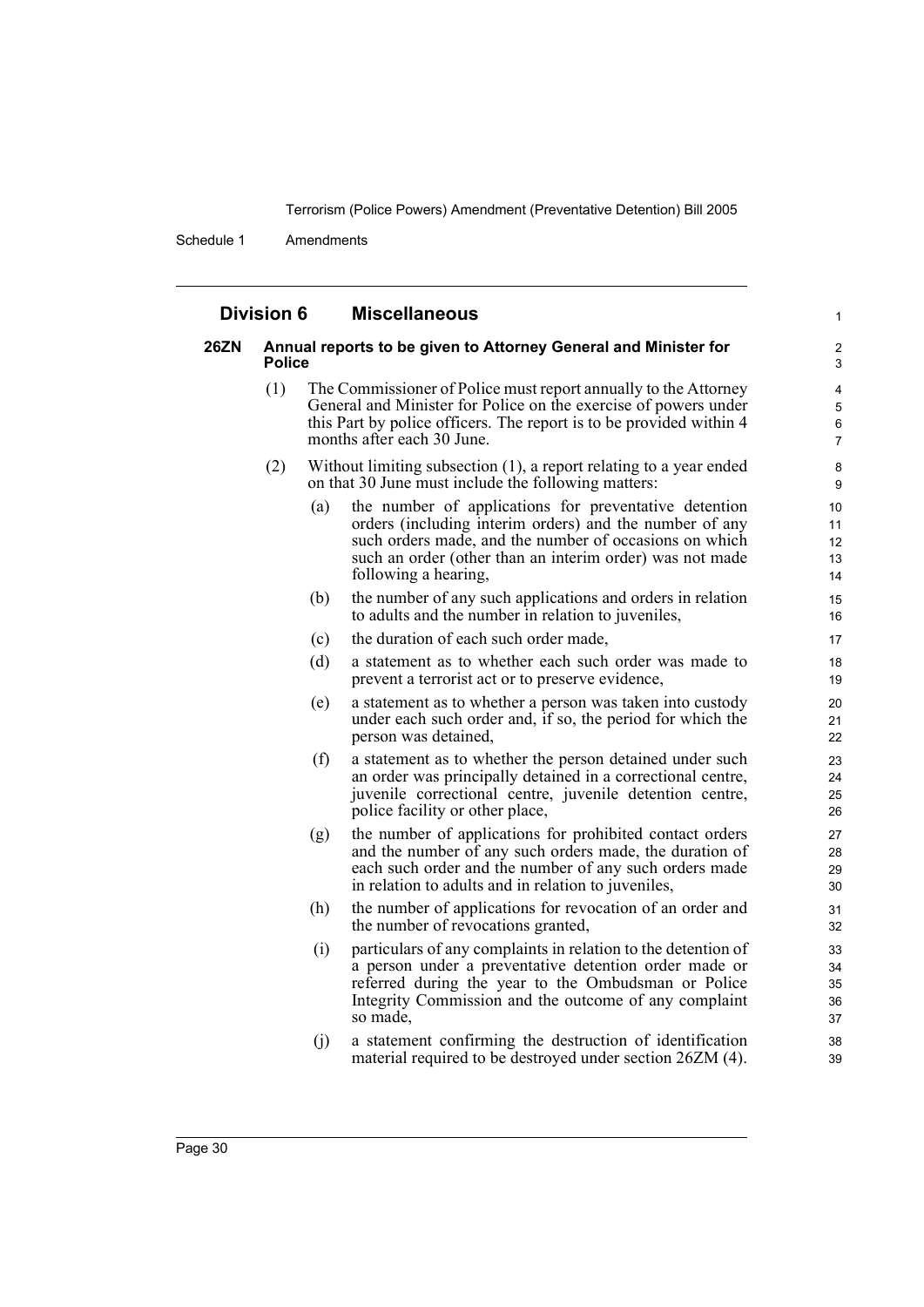Amendments Schedule 1

**26ZO Monitoring by Ombudsman**

| (3) | The reports are to be tabled by the Attorney General in each<br>House of Parliament as soon as practicable after they are received<br>by the Attorney General.<br>Note. Section 36 of the Act requires the Minister to carry out an annual<br>review of the Act (to be tabled in Parliament). |     |                                                                                                              |          |  |  |
|-----|-----------------------------------------------------------------------------------------------------------------------------------------------------------------------------------------------------------------------------------------------------------------------------------------------|-----|--------------------------------------------------------------------------------------------------------------|----------|--|--|
|     |                                                                                                                                                                                                                                                                                               |     | <b>Monitoring by Ombudsman</b>                                                                               | 6        |  |  |
| (1) | For the period of 5 years after the commencement of this Part, the<br>7<br>Ombudsman is to keep under scrutiny the exercise of powers<br>8<br>conferred on police officers or correctional officers under this<br>9<br>Part.<br>10                                                            |     |                                                                                                              |          |  |  |
| (2) | For that purpose, the Ombudsman may require the Commissioner<br>11<br>of Police or any public authority to provide information about the<br>12<br>exercise of those powers.<br>13                                                                                                             |     |                                                                                                              |          |  |  |
| (3) | of:                                                                                                                                                                                                                                                                                           |     | The Ombudsman must, as soon as practicable after the expiration                                              | 14<br>15 |  |  |
|     | (a)                                                                                                                                                                                                                                                                                           |     | 2 years after the commencement of this Part, and                                                             | 16       |  |  |
|     | (b)                                                                                                                                                                                                                                                                                           |     | 5 years after that commencement,                                                                             | 17       |  |  |
|     | prepare reports on the exercise of those powers and furnish a<br>copy of the reports to the Attorney General and the Minister for<br>Police.                                                                                                                                                  |     |                                                                                                              |          |  |  |
| (4) | The reports are to be tabled by the Attorney General in each<br>21<br>House of Parliament as soon as practicable after they are received<br>22<br>by the Attorney General.<br>23                                                                                                              |     |                                                                                                              |          |  |  |
| (5) | If a House of Parliament is not sitting when the Attorney General<br>24<br>seeks to table a report, copies of the report are to be presented to<br>25<br>the Clerk of the House concerned by the Attorney General.<br>26                                                                      |     |                                                                                                              |          |  |  |
| (6) | The report:                                                                                                                                                                                                                                                                                   |     |                                                                                                              |          |  |  |
|     | (a)                                                                                                                                                                                                                                                                                           |     | is, on presentation and for all purposes, taken to have been<br>laid before the House, and                   | 28<br>29 |  |  |
|     | (b)                                                                                                                                                                                                                                                                                           |     | may be printed by authority of the Clerk of the House, and                                                   | 30       |  |  |
|     | if so printed, is for all purposes taken to be a document<br>(c)<br>published by or under the authority of the House, and                                                                                                                                                                     |     | 31<br>32                                                                                                     |          |  |  |
|     | (d)                                                                                                                                                                                                                                                                                           |     | is to be recorded:                                                                                           | 33       |  |  |
|     |                                                                                                                                                                                                                                                                                               | (i) | in the case of the Legislative Council, in the Minutes<br>of the Proceedings of the Legislative Council, and | 34<br>35 |  |  |
|     |                                                                                                                                                                                                                                                                                               | (i) | in the case of the Legislative Assembly, in the Votes<br>and Proceedings of the Legislative Assembly,        | 36<br>37 |  |  |
|     |                                                                                                                                                                                                                                                                                               |     | on the first sitting day of the House after receipt of the<br>report by the Clerk.                           | 38<br>39 |  |  |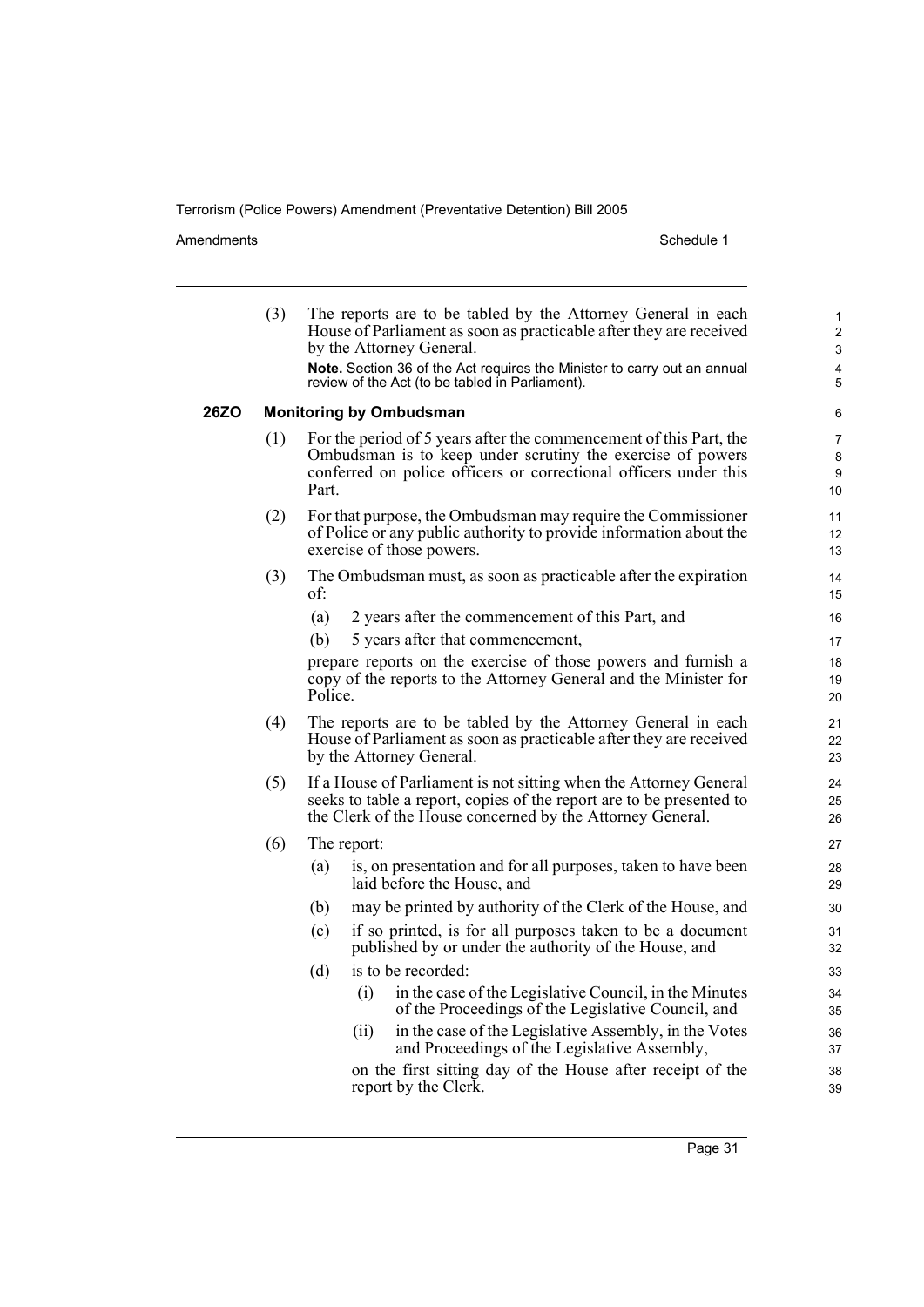| 26ZP                                                              |                      | <b>Ombudsman and PIC functions not affected</b>                                                                             |                         |  |  |
|-------------------------------------------------------------------|----------------------|-----------------------------------------------------------------------------------------------------------------------------|-------------------------|--|--|
|                                                                   |                      | This Part does not affect any function of the Ombudsman or the                                                              |                         |  |  |
|                                                                   |                      | Police Integrity Commission under any other Act.                                                                            |                         |  |  |
| 26ZQ<br>Law relating to legal professional privilege not affected |                      |                                                                                                                             |                         |  |  |
|                                                                   |                      | To avoid doubt, this Part does not affect the law relating to legal<br>professional privilege.                              |                         |  |  |
| 26ZR                                                              |                      | Legal proceedings in relation to preventative detention orders                                                              |                         |  |  |
|                                                                   |                      | This Part does not limit proceedings that may be brought in a<br>court for a remedy in relation to:                         |                         |  |  |
|                                                                   |                      | a preventative detention order, or<br>(a)                                                                                   | 10                      |  |  |
|                                                                   |                      | the treatment of a person in connection with the person's<br>(b)<br>detention under a preventative detention order.         | 11<br>$12 \overline{ }$ |  |  |
| 26ZS                                                              |                      | <b>Sunset provision</b>                                                                                                     | 13                      |  |  |
|                                                                   | (1)                  | A preventative detention order, or a prohibited contact order, that                                                         | 14                      |  |  |
|                                                                   |                      | is in force at the end of 10 years after the day on which this Part<br>commences ceases to be in force at that time.        | 15<br>16                |  |  |
|                                                                   | (2)                  | A preventative detention order, and a prohibited contact order,                                                             | 17                      |  |  |
|                                                                   |                      | cannot be applied for, or made, after the end of 10 years after the<br>day on which this Part commences.                    | 18<br>19                |  |  |
| [2]                                                               | <b>Section 30A</b>   |                                                                                                                             | 20                      |  |  |
|                                                                   |                      | Insert after section 30:                                                                                                    | 21                      |  |  |
| 30A                                                               |                      | ICAC and PIC assistance on terrorism investigation                                                                          |                         |  |  |
|                                                                   | (1)                  | The Independent Commission Against Corruption and the Police                                                                | 23                      |  |  |
|                                                                   |                      | Integrity Commission may enter into arrangements with the                                                                   | 24                      |  |  |
|                                                                   |                      | Commissioner of Police under which any of their staff or<br>facilities are used by the Commissioner of Police in connection | 25<br>26                |  |  |
|                                                                   |                      | with the investigation of suspected terrorist acts or possible                                                              | 27                      |  |  |
|                                                                   |                      | terrorist acts.                                                                                                             | 28                      |  |  |
|                                                                   | (2)                  | Subsection (1) does not limit any other arrangement that may be                                                             | 29                      |  |  |
|                                                                   |                      | entered into with the Commissioner of Police with respect to the<br>investigation of criminal offences.                     | 30<br>31                |  |  |
| $[3]$                                                             |                      | <b>Section 34 Proceedings for offences</b>                                                                                  | 32                      |  |  |
|                                                                   |                      | Insert ", other than an offence against section 26P or 26ZI (6)," after "this Act                                           | 33                      |  |  |
|                                                                   | or the regulations". |                                                                                                                             | 34                      |  |  |